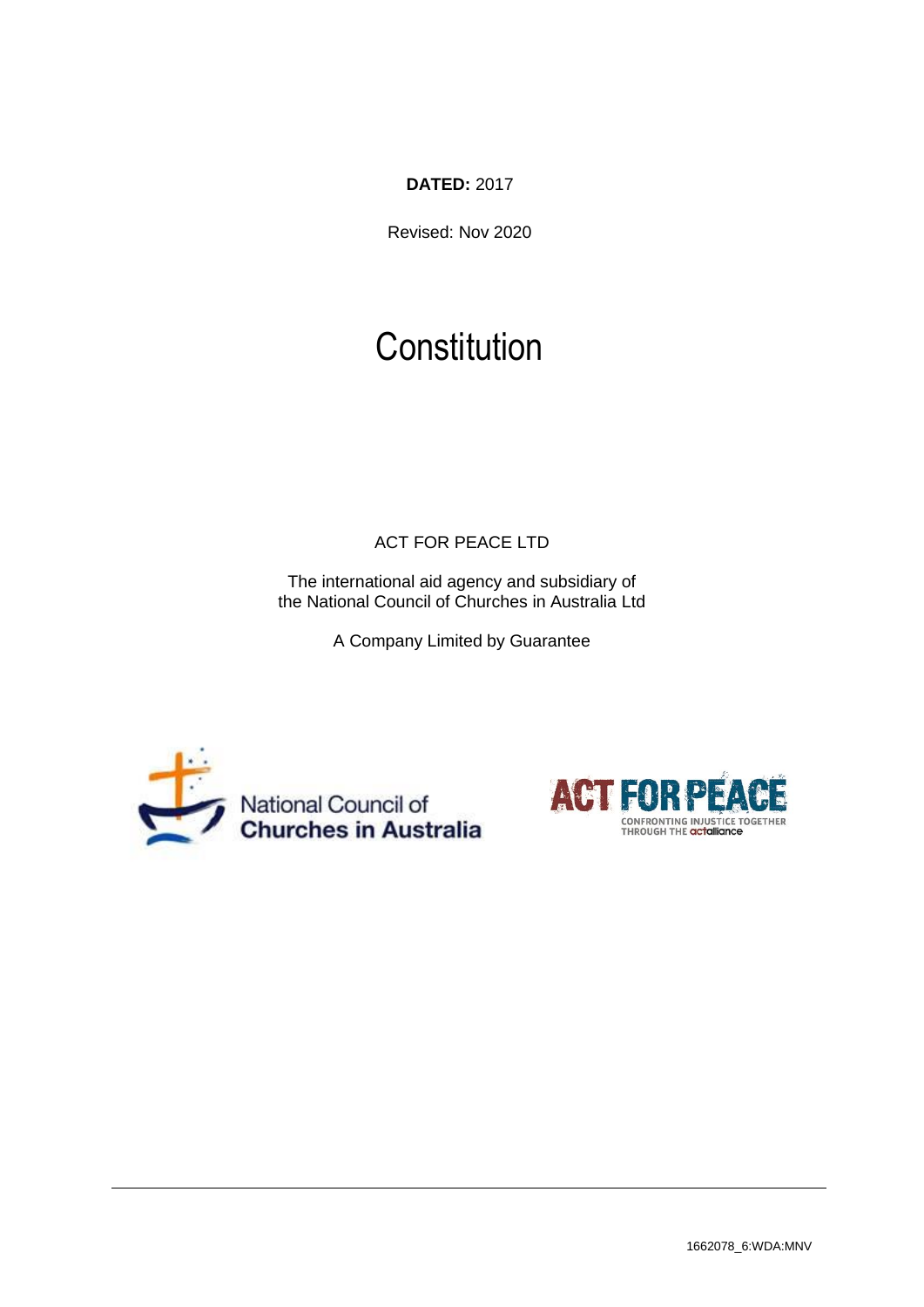## **Table of Contents**

| 1.             |  |
|----------------|--|
| 2.             |  |
| 3.             |  |
| 4.             |  |
| 5.             |  |
| 6.             |  |
| 7 <sub>1</sub> |  |
| 8.             |  |
| 9.             |  |
| 10.            |  |
| 11.            |  |
| 12.            |  |
| 13.            |  |
| 14.            |  |
| 15.            |  |
| 16.            |  |
| 17.            |  |
| 18.            |  |
| 19.            |  |
| 20.            |  |
| 21.            |  |
| 22.            |  |
| 23.            |  |
| 24.            |  |
| 25.            |  |
| 26.            |  |
| 27.            |  |
| 28.            |  |
| 29.            |  |
| 30.            |  |
| 31.            |  |
| 32.            |  |
| 33.            |  |
| 34.            |  |
| 35.            |  |
| 36.            |  |
| 37.            |  |
| 38.            |  |
| 39.            |  |
| 40.            |  |
| 41.            |  |
| 42.            |  |
| 43.            |  |
| 44.            |  |
| 45.            |  |
| 46.            |  |
|                |  |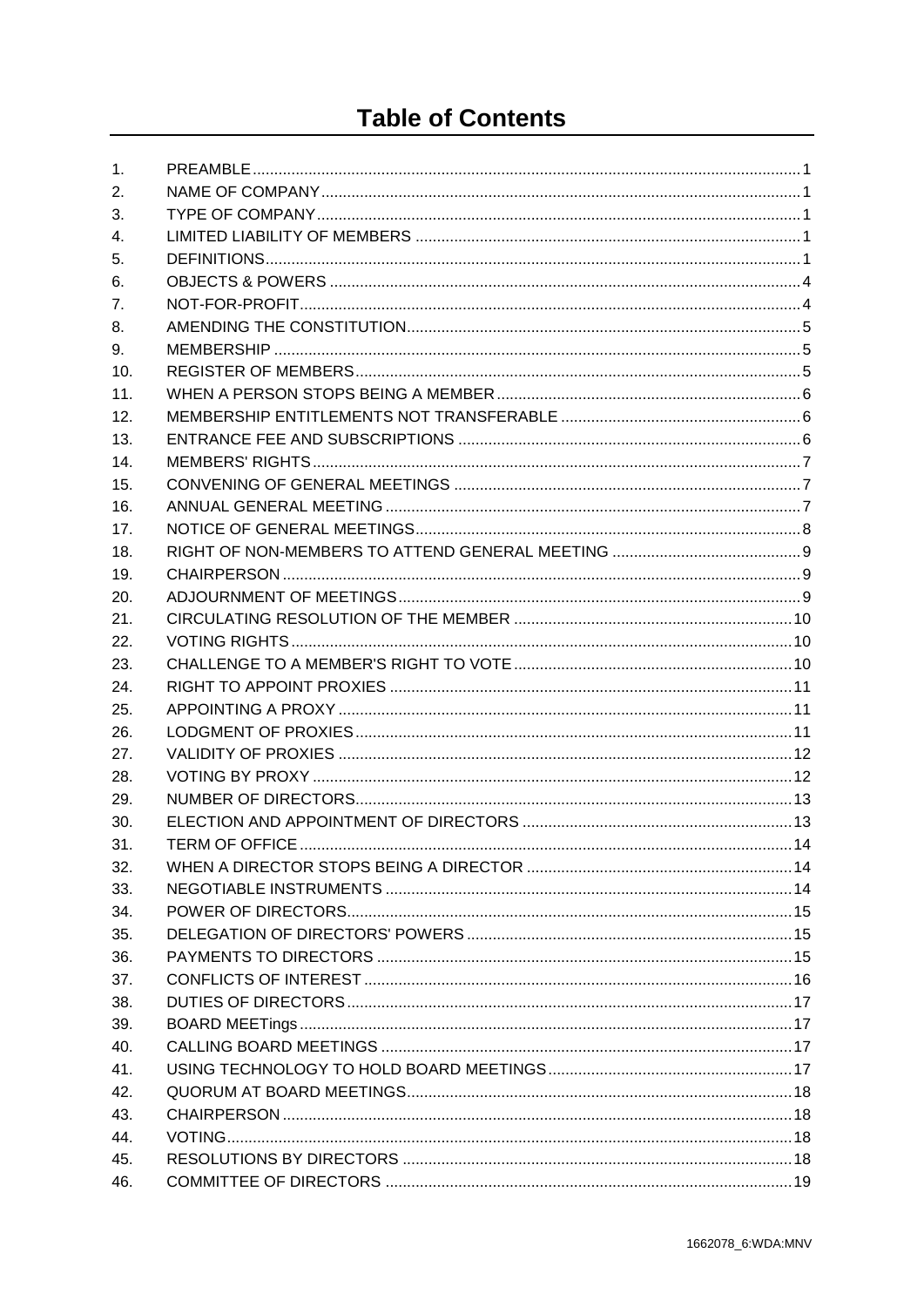| 47. |  |  |  |
|-----|--|--|--|
| 48. |  |  |  |
| 49. |  |  |  |
| 50. |  |  |  |
| 51. |  |  |  |
| 52. |  |  |  |
| 53. |  |  |  |
| 54. |  |  |  |
| 55. |  |  |  |
| 56. |  |  |  |
| 57. |  |  |  |
| 58. |  |  |  |
| 59. |  |  |  |
| 60. |  |  |  |
|     |  |  |  |
|     |  |  |  |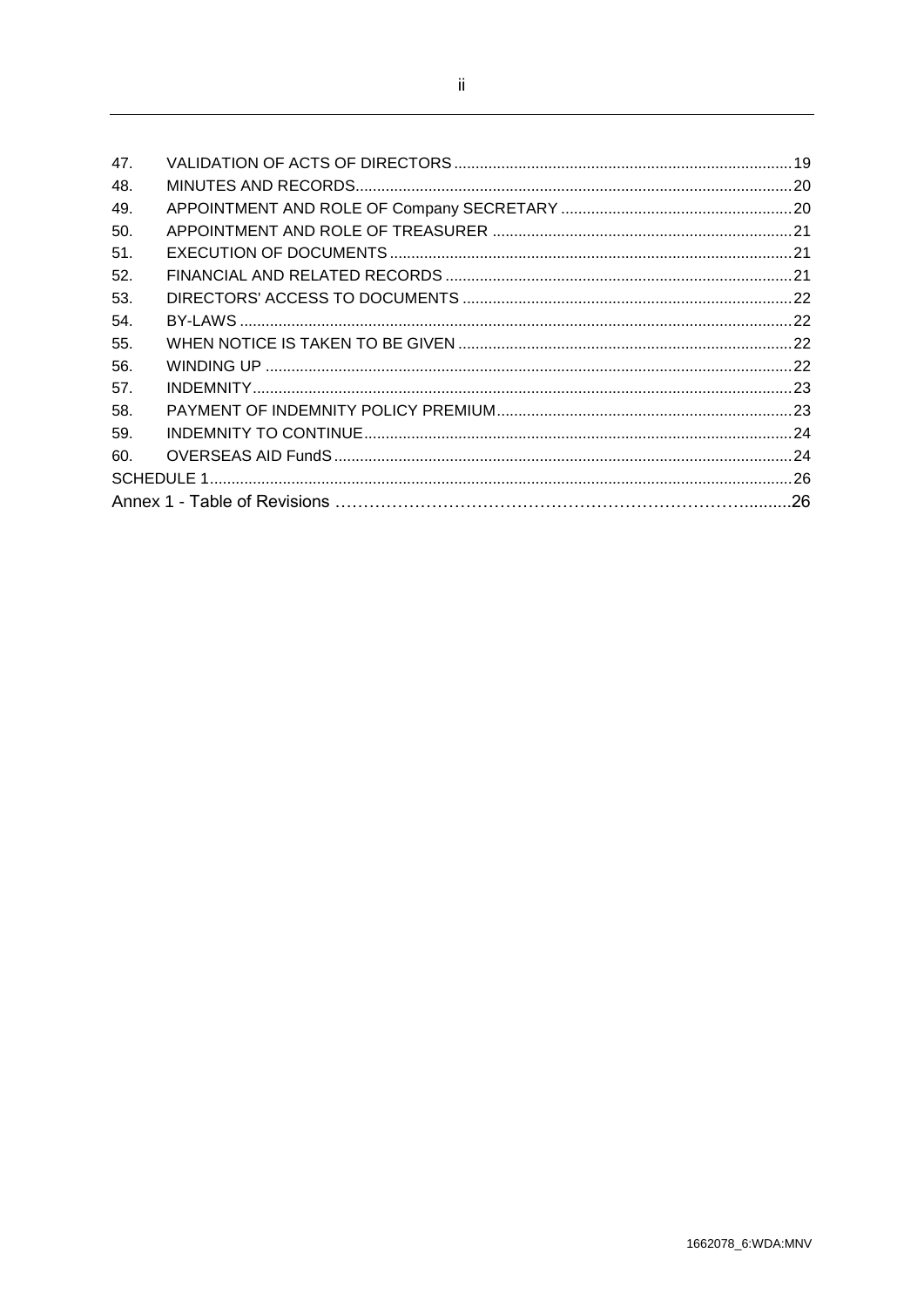## <span id="page-3-0"></span>**1. PREAMBLE**

Act for Peace Limited is the international aid agency of the National Council of Churches in Australia (NCCA). The work of Act for Peace commenced in 1948.

Responding to the Word and Spirit of Jesus Christ, through Act for Peace Limited, the NCCA seeks to enable people to work together to achieve safety, justice and dignity in communities threatened by conflict and disaster.

Act for Peace Limited will carry out the aid and development mission of NCCA through its activities.

#### <span id="page-3-1"></span>**2. NAME OF COMPANY**

2.1 The name of the Company is Act for Peace Limited (**the Company**).

#### <span id="page-3-2"></span>**3. TYPE OF COMPANY**

- 3.1 The Company is a not-for-profit, community-based, voluntary public company limited by guarantee which is established to be, and to continue as, a charity.
- 3.2 The Company operates as a Public Benevolent Institution.

#### <span id="page-3-3"></span>**4. LIMITED LIABILITY OF MEMBERS**

- 4.1 The Member must contribute an amount not more than \$10.00 (the guarantee) to the property of the Company if the Company is wound up while the Member is a Member, or within 12 months after they stop being a Member, and this contribution is required to pay for the:
	- (a) payment of debts and liabilities of the Company;
	- (b) payment of the costs, charges and expenses of winding up; and
	- (c) any adjustment of the rights of the contributories among Members.

## <span id="page-3-4"></span>**5. DEFINITIONS**

5.1 In this Constitution, unless there is something in the subject or context which is inconsistent:

**ACNC Act** means the Australian Charities and Not-for-profits Commission Act 2012.

**Act** means the Corporations Act 2001.

**Board** means the Board of Directors.

**Business Day** means a day on which banks are open for business in Sydney.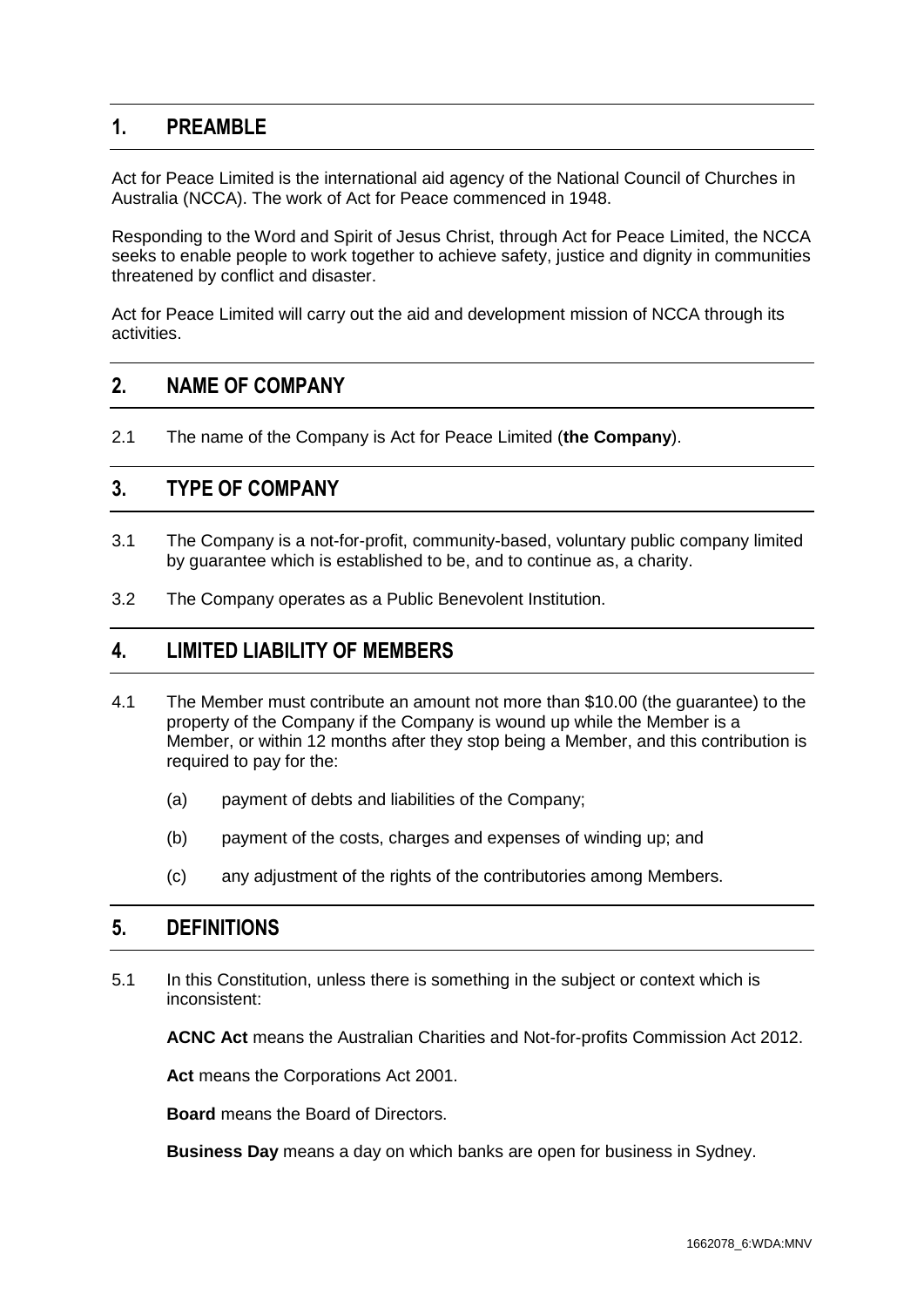**Chairperson** means the person holding that office under this Constitution and includes any assistant or acting chairperson.

**Committee** means a committee established in accordance with **clause [46](#page-21-0)**.

**Company** means Act for Peace Limited.

**Company Secretary** means the person appointed as the secretary of the Company and includes any assistant or acting secretary.

**Constitution** means this constitution as amended or supplemented from time to time by a Special Resolution of the Members in a general meeting.

**Deductible Contribution** means a contribution that is deductible under Items 7 or 8 of the table in subjection 30-15(2) of the Income Tax Assessment Act 1997 (Cth) as amended from time to time.

**Director** means any person holding the position of a director of the Company and Directors means the directors for the time being of the Company or as the context permits such number of them as have authority to act for the Company.

**Executive Officer** means the Executive Officer of the Company appointed by the Board and shall include a person authorised from time to time to act as the Executive Officer or authorised by the Executive Officer to act on behalf of the Executive Officer for any purpose under this Constitution. The objective, accountabilities and authority of the Executive Officer shall be set out in writing by the Board.

**Financial Year** means the financial year of the Company ending on 30 June.

**Founding Member** means a Member listed in **[Schedule 1](#page-28-1)**.

**Member** means a Member of the Company.

**National Council of Churches in Australia** and **NCCA** means the company limited by guarantee of the same name (ABN 47 000 391 104).

**Office** means the registered office for the time being of the Company which must always be located in Australia.

**Officer** has the same meaning as given to that term in section 9 of the Act.

**Register** means the register of Members to be kept pursuant to the Act.

**Replaceable Rules** means the replaceable rules applicable to a public company limited by guarantee set out in the Act.

**Representative** means a person authorised in accordance with section 250D of the Act to act as a representative of a body corporate that is a Member of the Company.

**Responsible Person** means an individual who:

- (a) performs a significant public function;
- (b) is a member of a professional body having a code of ethics or rules of conduct;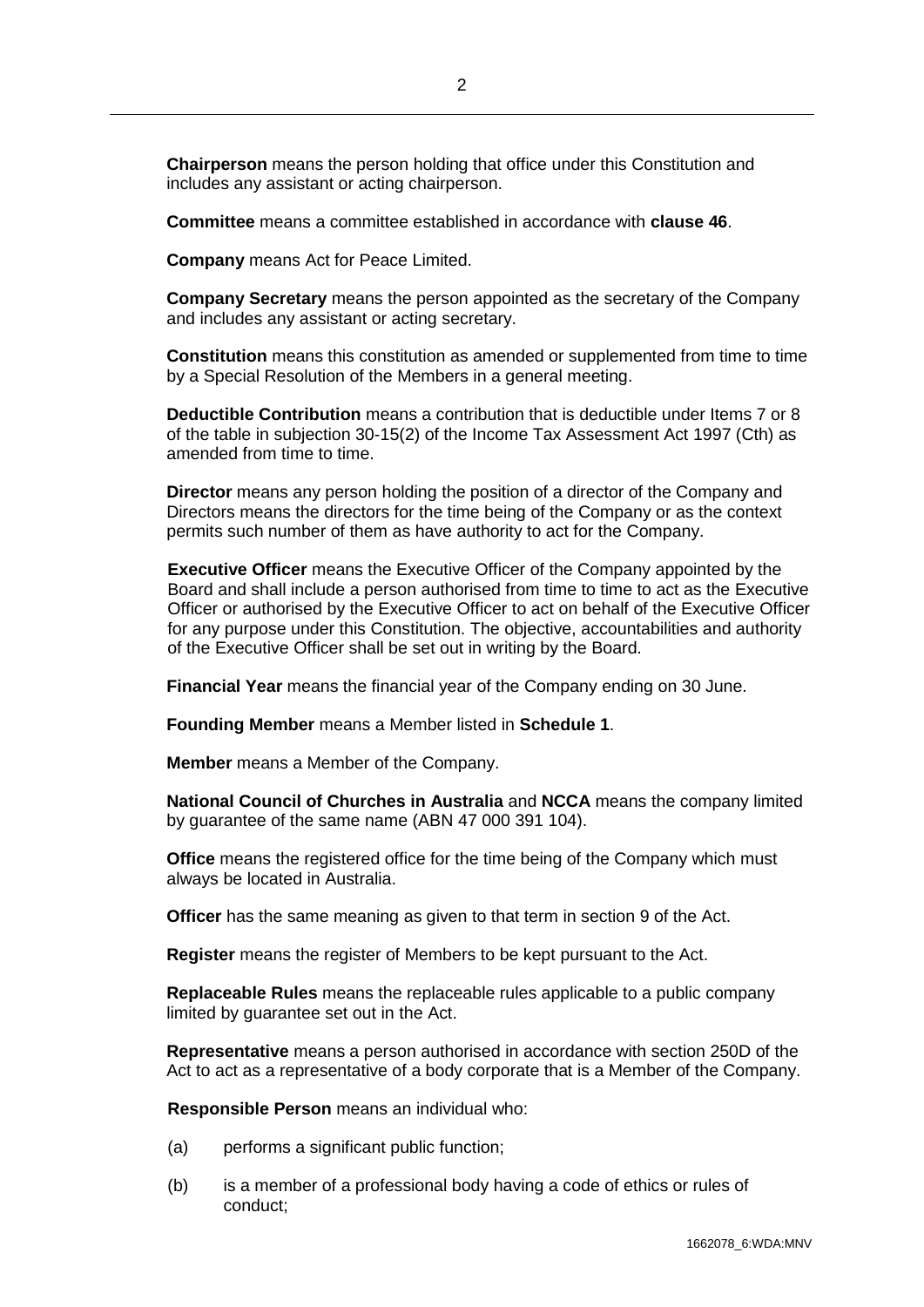- (c) is officially charged with spiritual functions by a religious institution;
- (d) is a director of a company whose shares are listed on the Australian Securities Exchange;
- (e) has received formal recognition from government for services to the community;
- (f) is an individual before whom a statutory declaration may be made; or
- (g) is approved as a Responsible Person by the Commissioner of Taxation.

**Special Resolution** means a resolution:

- (a) of which notice has been given in accordance with the Act; and
- (b) that has been passed by at least 75% of the votes cast by Members present and entitled to vote on the resolution.

**Treasurer** means the person appointed as the treasurer of the Company and includes any assistant or acting treasurer.

- 5.2 In this Constitution, unless there is something in the subject or context which is inconsistent:
	- (a) the singular includes the plural and vice versa;
	- (b) each gender includes the other two genders;
	- (c) the word "person" means a natural person and any partnership, association, body or entity whether incorporated or not;
	- (d) the words "writing" and "written" include any other mode of representing or reproducing words, figures, drawings or symbols in a visible form;
	- (e) where any word or phrase is defined, any other part of speech or other grammatical form of that word or phrase has a cognate meaning;
	- (f) the words 'including', 'for example', or similar expressions mean that there may be more inclusions or examples than those mentioned after that expression, and a reference to any clause or schedule is to a clause or schedule of this Constitution;
	- (g) a reference to any statute, proclamation, rule, code, regulation or ordinance includes any amendment, consolidation, modification, re-enactment or reprint of it or any statute, proclamation, rule, code, regulation or ordinance replacing it.
	- (h) while the Company is a registered charity under the ACNC Act:
		- (i) subject to clause 5.2(h)(ii), the provisions of the Act in Part 2G.2 and Part 2G.3 apply as if sections 111L(1) of the Act was not enacted; and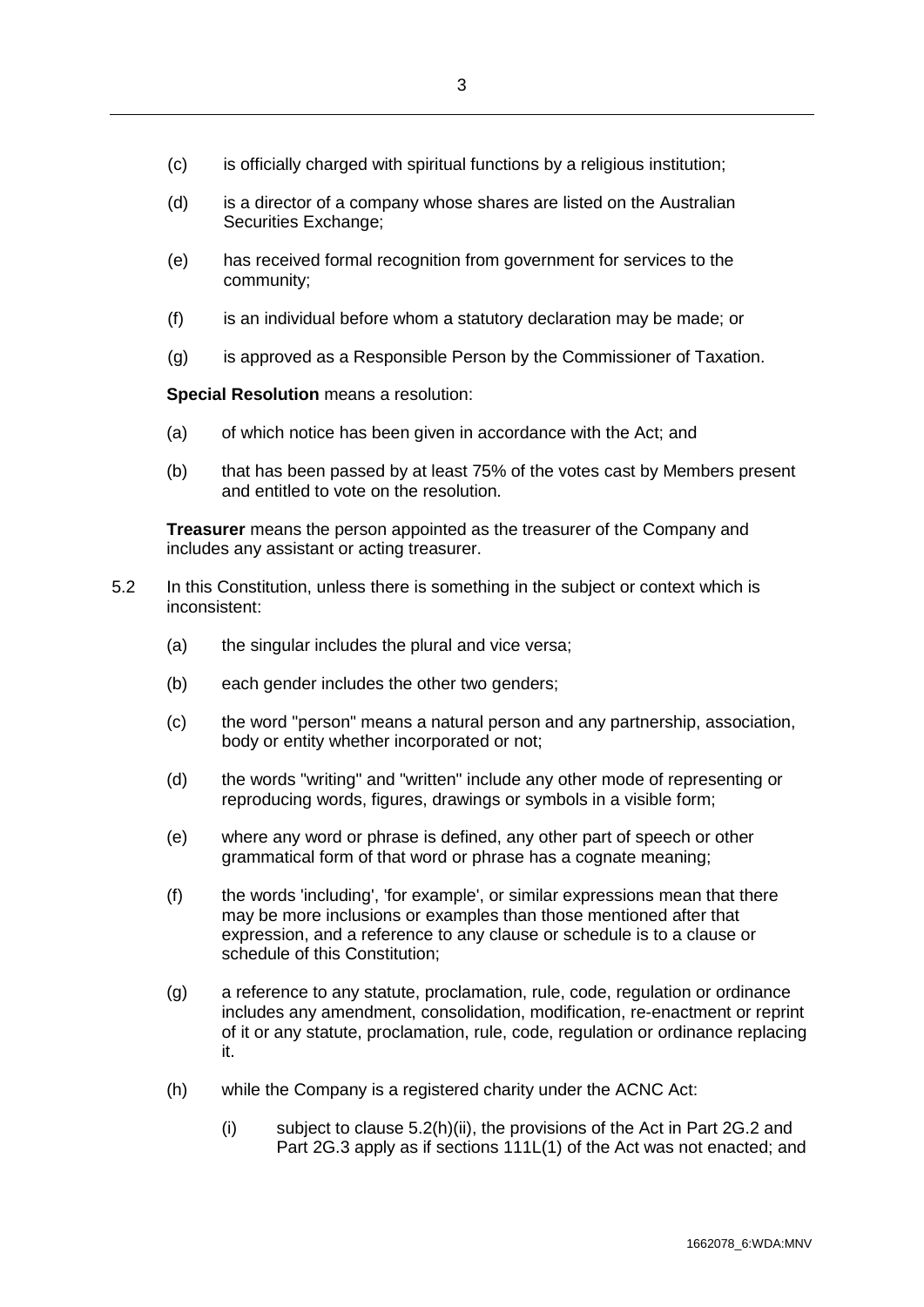- (ii) if one of those provisions includes a reference to ASIC, including a reference to lodge any document with, or seek consent or approval from ASIC, that particular requirement does not apply to the Company.
- 5.3 An expression used in a particular Part or Division of the Act that is given by that Part or Division a special meaning for the purposes of that Part or Division has, unless the contrary intention appears, in any clause that deals with a matter dealt with by that Part or Division the same meaning as in that Part or Division.
- 5.4 The provisions of this Constitution displace the Replaceable Rules (but not Replaceable Rules which mandatorily apply to a public company) contained in the Act.
- 5.5 Headings do not form part of or affect the construction or interpretation of this Constitution.

## <span id="page-6-0"></span>**6. OBJECTS & POWERS**

- <span id="page-6-2"></span>6.1 The charitable objects for which the Company is established are to enable people to work together to achieve safety, justice and dignity in communities threatened by conflict and/or disaster or otherwise disadvantaged by:
	- a) providing benevolent relief and development assistance to alleviate poverty and suffering in developing countries either directly or in ecumenical cooperation with other organisations;
	- b) undertaking activities in Australia assisting and speaking out on behalf of displaced groups in Australia such as Aboriginal, Torres Strait Islander and refugee communities;
	- c) establishing and operating any number of funds; and
	- d) undertaking any other activities in furtherance of these objects.
- <span id="page-6-3"></span>6.2 The Company can only exercise the powers in section 124(1) of the Act to:
	- (a) carry out the objects of the Company set out in **clause [6.1](#page-6-2)** and
	- (b) do all things incidental or convenient in relation to the attainment of an object under **clause [6.2\(a\)](#page-6-3)**.

## <span id="page-6-1"></span>**7. NOT-FOR-PROFIT**

- 7.1 The income and property of the Company will only be applied towards the promotion of the objects of the Company set out in **clause [6.1](#page-6-2)**.
- <span id="page-6-4"></span>7.2 No income or assets of the Company will be paid, transferred or distributed, directly or indirectly, by way of dividend, bonus or otherwise to any Member of the Company. However nothing in this Constitution will prevent payment in good faith to a Member:
	- (a) in return for any services rendered or goods supplied in the ordinary and usual course of business to the Company;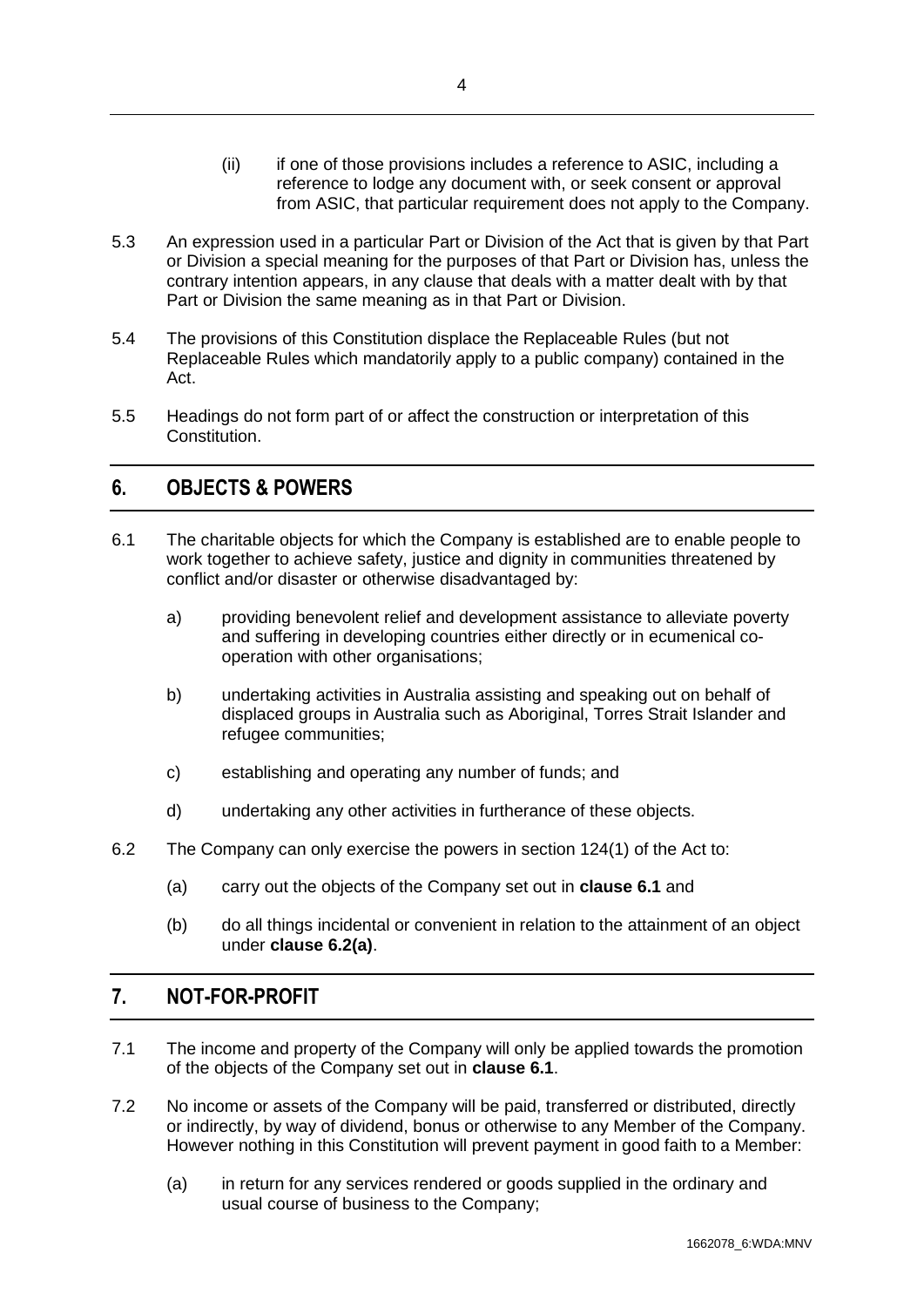- (b) of interest at a rate not exceeding current bank overdraft rates of interest for moneys lent to the Company; or
- (c) of reasonable and proper rent for premises leased by any Member to the Company.

## <span id="page-7-0"></span>**8. AMENDING THE CONSTITUTION**

- 8.1 The Member may amend this Constitution by passing a Special Resolution so long as:
	- a) The objects of the Company are not amended to disentitle the Company to endorsement as a charity; and
	- b) The rules relating to the Overseas Aid Fund are not amended to disentitle the fund to endorsement as an overseas aid fund.

#### <span id="page-7-1"></span>**9. MEMBERSHIP**

- 9.1 The sole member of the Company is NCCA and the number of Members of the Company is limited to 1, but that number may be altered by NCCA.
- 9.2 The Member of the Company is:
	- (a) Founding Member; and
	- (b) any other person that is admitted as a Member by NCCA.
- 9.3 In this clause, 'person' means an individual or incorporated body.

#### <span id="page-7-2"></span>**10. REGISTER OF MEMBERS**

- 10.1 If the Member of the Company allows more members in the future, then the Company must establish and maintain a Register of Members. The Register of Members must be kept by the Company Secretary and must contain:
	- (a) for each current Member:
		- (i) name;
		- (ii) address (which may also include an electronic address such as email);
		- (iii) any alternative address nominated by the Member for the service of notices (which may also include an electronic address such as email); and
		- (iv) date the Member was entered on to the Register;
	- (b) for each person who stopped being a Member in the last 7 years:
		- (i) name;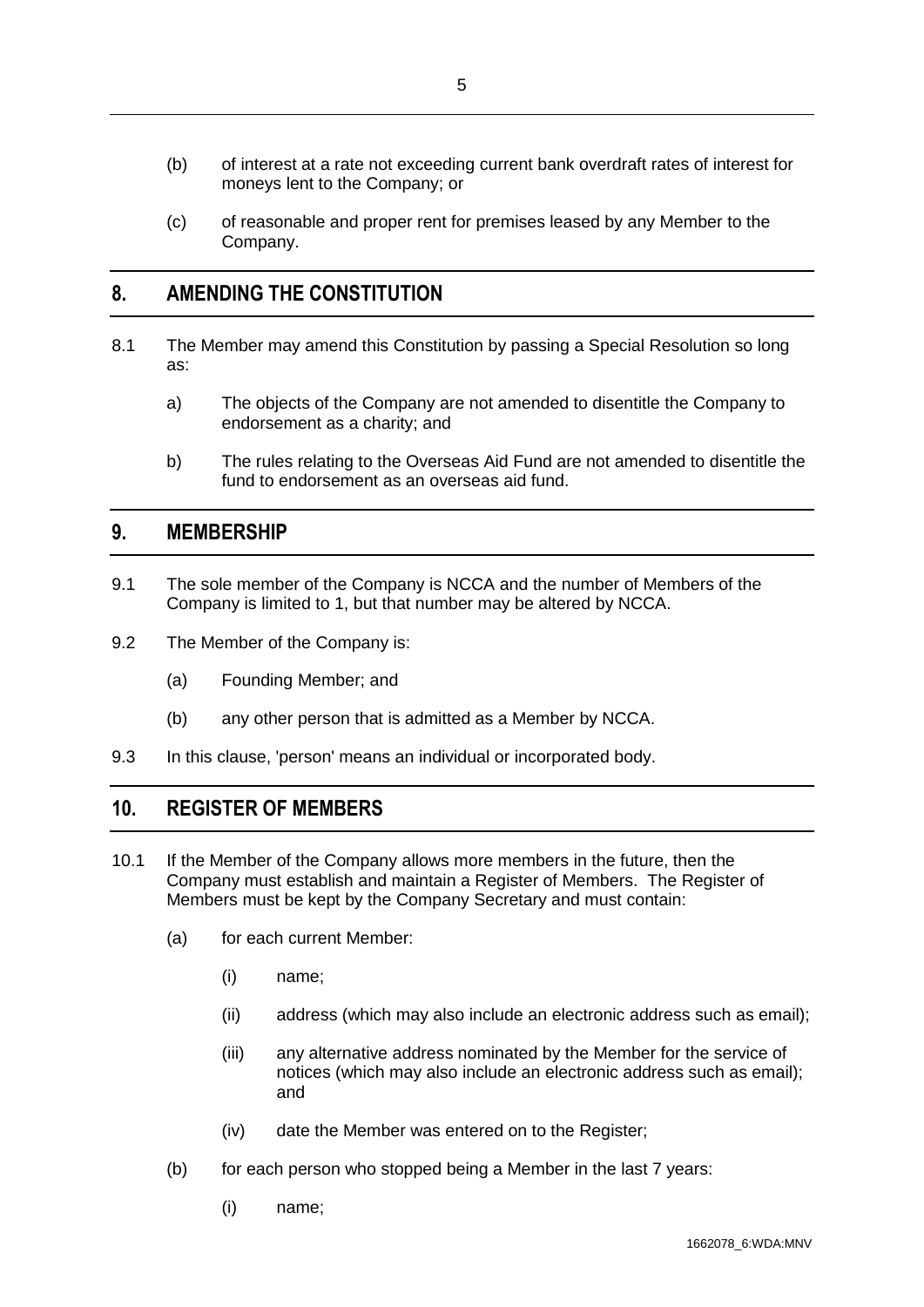- (ii) address (which may also include an electronic address such as email);
- (iii) any alternative address nominated by the Member for the service of notices (which may also include an electronic address such as email); and
- (iv) dates the Membership started and ended.
- 10.2 The Company must give current Members reasonable access to the Register of Members.
- 10.3 Information that is accessed from the Register of Members must only be used in a manner relevant to the interests or rights of Members.

#### <span id="page-8-0"></span>**11. WHEN A PERSON STOPS BEING A MEMBER**

- 11.1 A person immediately stops being a Member if:
	- (a) they die;
	- (b) they are wound up or otherwise dissolved or deregistered (for an incorporated Member);
	- (c) they resign, by writing to the Company Secretary;
	- (d) the Company in general meeting resolves by a resolution with a 75% majority of Members, to terminate the Membership of a Member whose conduct or circumstances in the opinion of the Company renders it undesirable that that Member continue to be a Member of the Company. The Member must be given at least 21 days' notice of the proposed resolution and must be given the opportunity to be heard at the meeting at which the resolution is proposed; or
	- (e) they have not responded within three months to a written request from the Company Secretary that they confirm in writing that they want to remain a Member.

## <span id="page-8-1"></span>**12. MEMBERSHIP ENTITLEMENTS NOT TRANSFERABLE**

- 12.1 A right, privilege or obligation which a person has by reason of being a Member of the Company:
	- (a) is not capable of being transferred or transmitted to another person; and
	- (b) terminates on cessation of the person's Membership.

## <span id="page-8-2"></span>**13. ENTRANCE FEE AND SUBSCRIPTIONS**

13.1 There shall be no entrance fee, annual fee or subscription payable by any Member to the Company.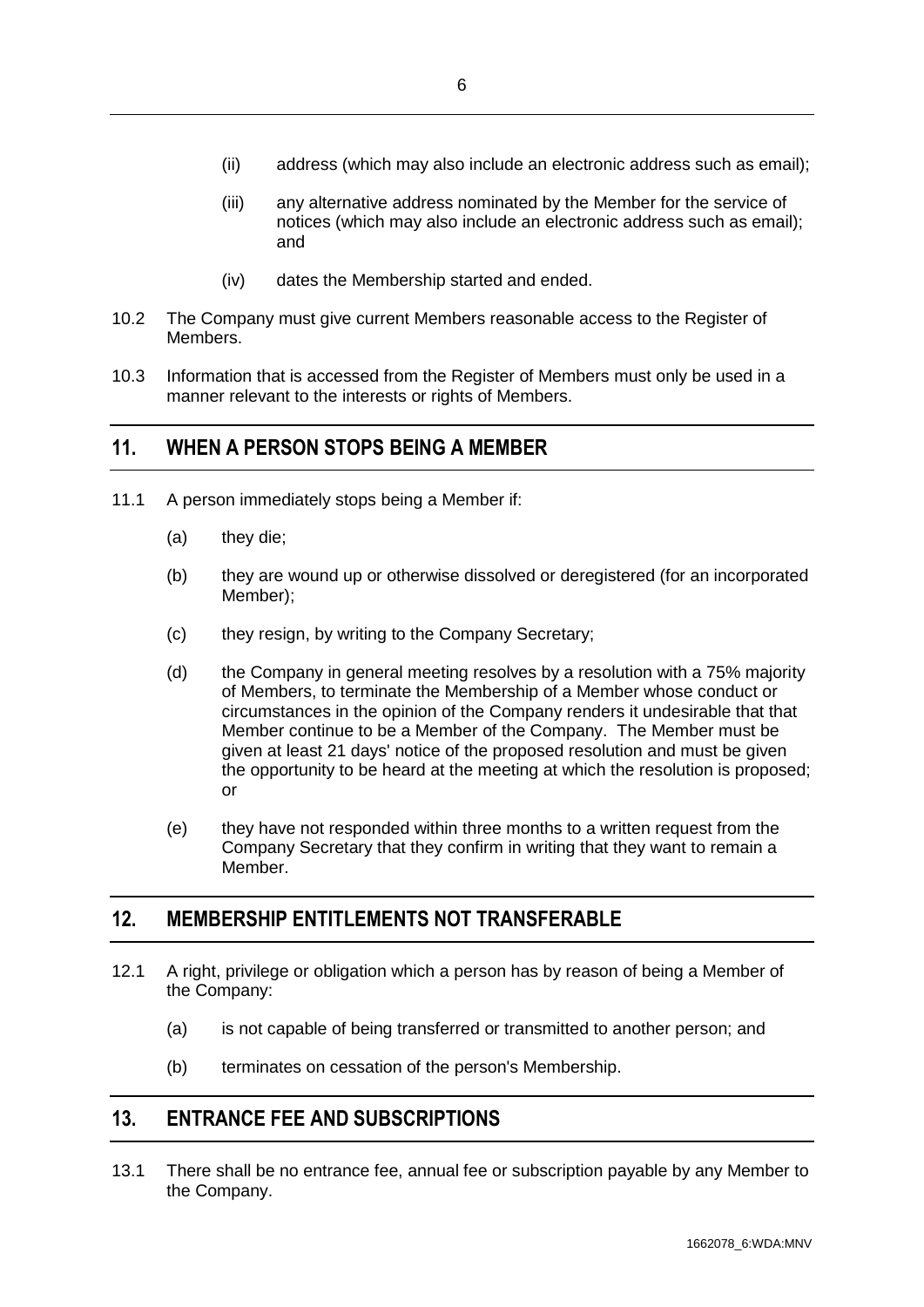#### <span id="page-9-0"></span>**14. MEMBERS' RIGHTS**

- 14.1 The Member of the Company will be entitled to:
	- (a) receive notice of and attend and vote at general meetings of the Company; and
	- (b) receive annual reports of the Company including financial reports in relation to each Financial Year.
- 14.2 All other rights, privileges and obligations of the Member are in accordance with the Act.
- 14.3 The Member may appoint a Representative to exercise all the powers of the Member under section 250D of the Act.

## <span id="page-9-1"></span>**15. CONVENING OF GENERAL MEETINGS**

- 15.1 The Member, as a sole member, shall be entitled to require a general meeting to be convened in accordance with the provisions of the Act.
- 15.2 Any three Directors may whenever those Directors think fit convene a general meeting of the Company in accordance with the provisions of the Act.
- 15.3 Whilstever the Company has only one member, the Member may pass a resolution in the manner set out in section 249B of the Act without a meeting being held.
- 15.4 A general meeting of the Company may be convened at two or more venues using any technology that gives the Member a reasonable opportunity to participate in the meeting, including to hear and be heard.

## <span id="page-9-2"></span>**16. ANNUAL GENERAL MEETING**

- 16.1 A general meeting, called the annual general meeting, must be held:
	- (a) within 18 months after registration of the Company; and
	- (b) after the first annual general meeting, at least once in every calendar year.
- 16.2 Even if these items are not set out in the notice of meeting, the business of an annual general meeting may include:
	- (a) a review of the Company's activities;
	- (b) a review of the Company's finances;
	- (c) any auditor's report;
	- (d) the election of Directors; and
	- (e) the appointment and payment of auditors.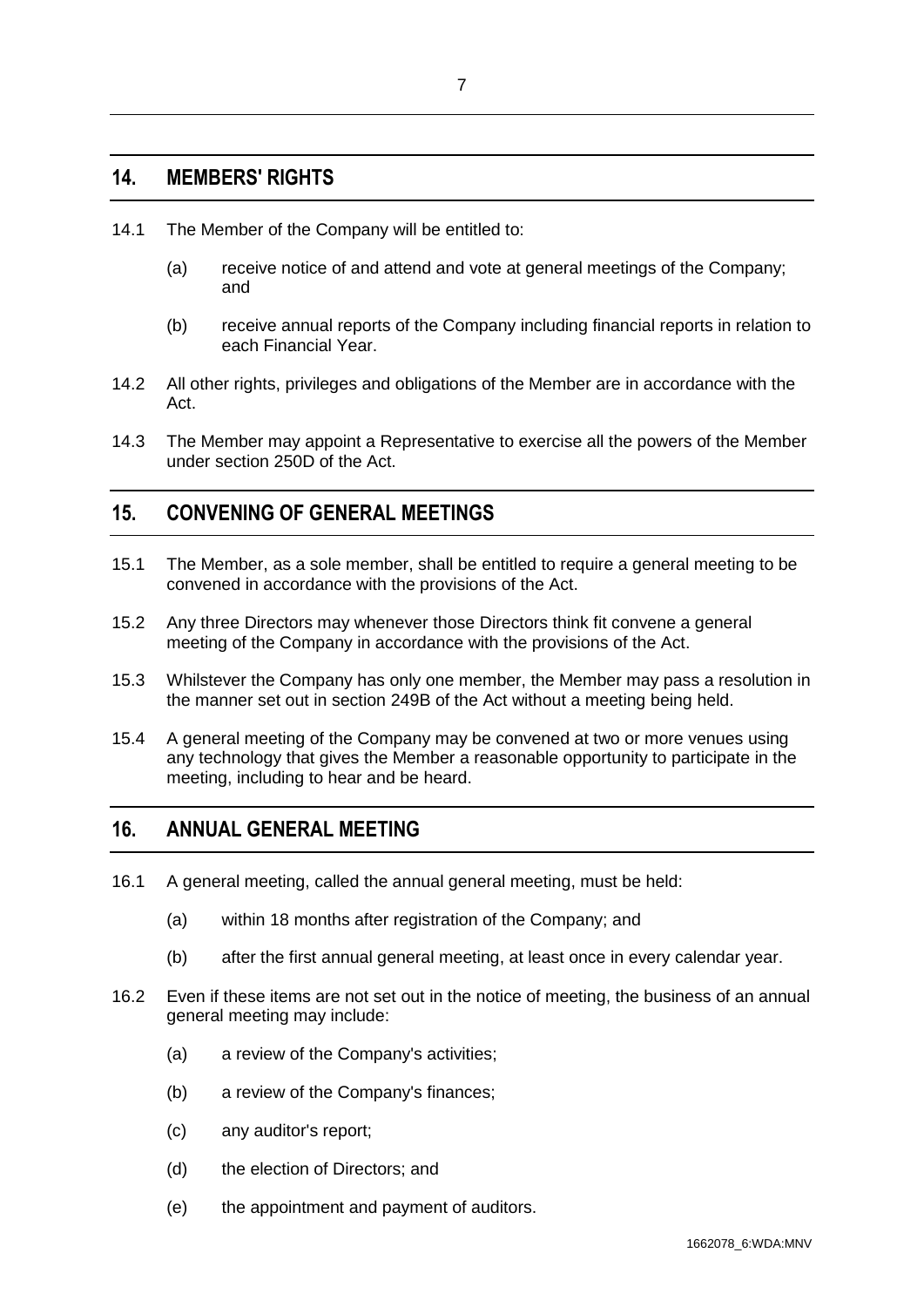- 16.3 Before or at the annual general meeting, the Directors must give information to the Member on the Company's activities and finances during the period since the last annual general meeting.
- 16.4 The Chairperson of the annual general meeting must give the Member a reasonable opportunity at the meeting to ask questions or make comments about the management of the Company.

## <span id="page-10-0"></span>**17. NOTICE OF GENERAL MEETINGS**

- 17.1 Notice of a general meeting must be given to:
	- (a) the Member;
	- (b) each Director;
	- (c) Act for Peace Limited Executive Officer and NCCA General Secretary; and
	- (d) the auditor.
- 17.2 Notice of a general meeting must be provided in writing at least 21 days before the meeting.
- 17.3 Subject to **clause [17.4](#page-10-1)**, notice of a meeting may be provided less than 21 days before the meeting if the Member agrees beforehand.
- <span id="page-10-1"></span>17.4 Notice of a meeting cannot be provided less than 21 days before the meeting if a resolution will be moved to:
	- (a) remove a Director;
	- (b) appoint a Director in order to replace a Director who was removed; or
	- (c) remove an auditor.
- 17.5 Notice of a general meeting must include:
	- (a) the place, date and time for the meeting (and if the meeting is to be held in two or more places, the technology that will be used to facilitate this);
	- (b) the general nature of the meeting's business;
	- (c) if applicable, that a Special Resolution is to be proposed and the words of the proposed resolution; and
	- (d) any other information required under the Act.
- 17.6 The accidental omission to give notice of any general meeting to or the non-receipt of notice of a meeting by any person entitled to receive notice will not invalidate the proceedings at or any resolution passed at the meeting.
- 17.7 Where any general meeting is cancelled or postponed or the venue for the same is changed: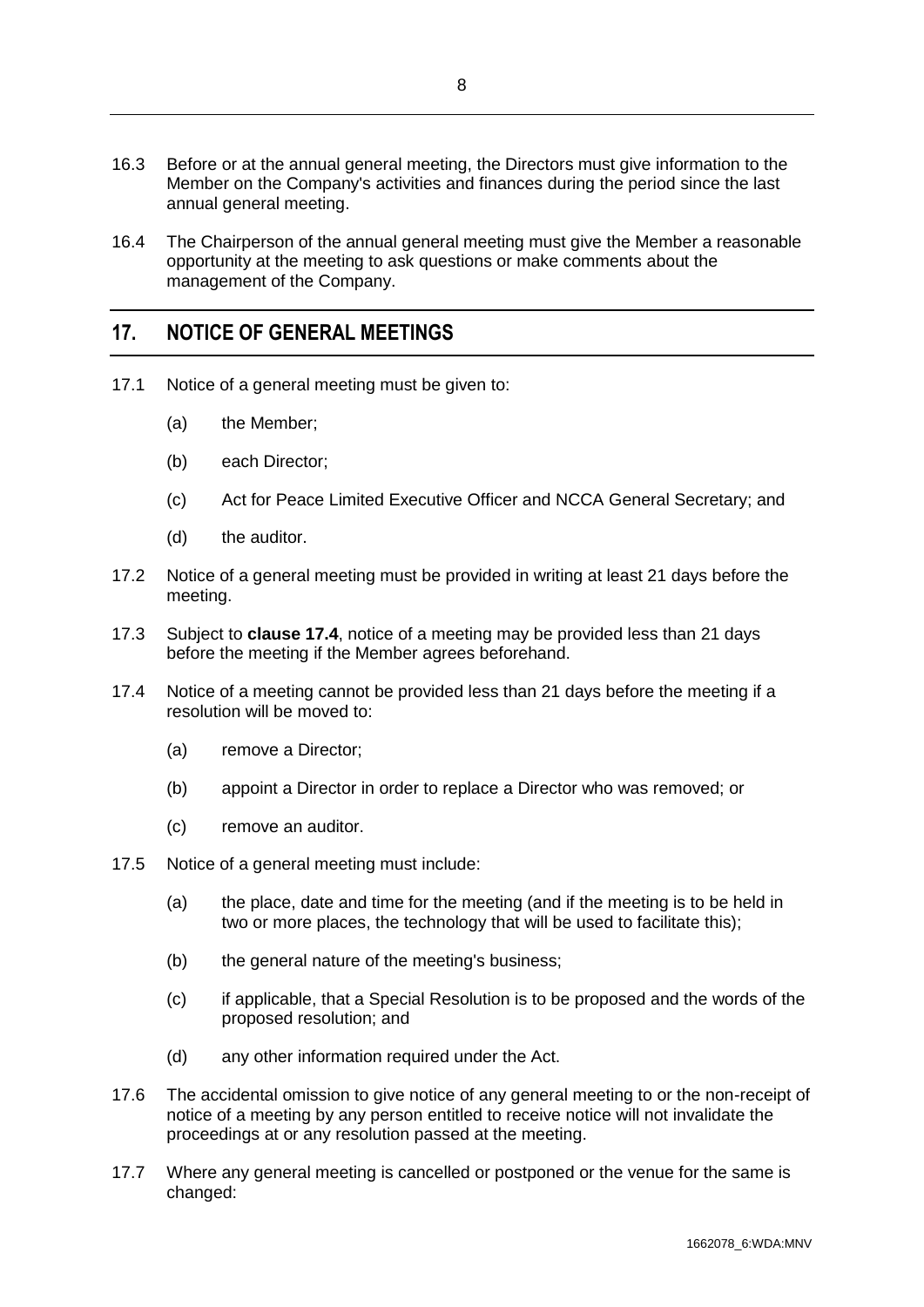- (a) the Board must endeavour to notify in writing each person entitled to receive notice of the meeting of the cancellation, the change of venue or the postponement of the meeting by any means permitted by this Constitution and in the case of the postponement of a meeting, the new place, date and time for the meeting; and
- (b) any failure to notify in writing any person entitled to receive notice of the meeting or failure of a person to receive a written notice shall not affect the validity of the cancellation, the change of venue or the postponement of the meeting.

## <span id="page-11-0"></span>**18. RIGHT OF NON-MEMBERS TO ATTEND GENERAL MEETING**

18.1 The Chairperson of a general meeting may invite any person who is not a Member to attend and/or address a meeting.

## <span id="page-11-1"></span>**19. CHAIRPERSON**

- 19.1 The Chairperson shall be elected annually by majority vote of the Board at the first Board meeting held after the annual general meeting of the Company.
- 19.2 The Chairperson shall be entitled to preside as Chairperson at every general meeting.
- 19.3 Where a general meeting is held and:
	- (a) there is no Chairperson; or
	- (b) the Chairperson is not present within 30 minutes after the time appointed for the holding of the meeting or if present is unwilling to act as Chairperson of the meeting;
	- (c) the other Directors present may choose another Director as Chairperson of the meeting by two-thirds majority, or if their number is not three or a multiple of three, then the nearest number to one-third. If no Director is so chosen or if all the Directors present decline to take the chair the Members present may choose one of their number to be Chairperson of the meeting.
- 19.4 The rulings of the Chairperson of a general meeting on all matters relating to the order of business, procedure and conduct of the meeting shall be final and no motion of dissent from such rulings shall be accepted.

## <span id="page-11-2"></span>**20. ADJOURNMENT OF MEETINGS**

- 20.1 The Chairperson of a general meeting at which a quorum is present:
	- (a) may adjourn a meeting with the consent of the meeting; and
	- (b) must adjourn the meeting if the meeting so directs,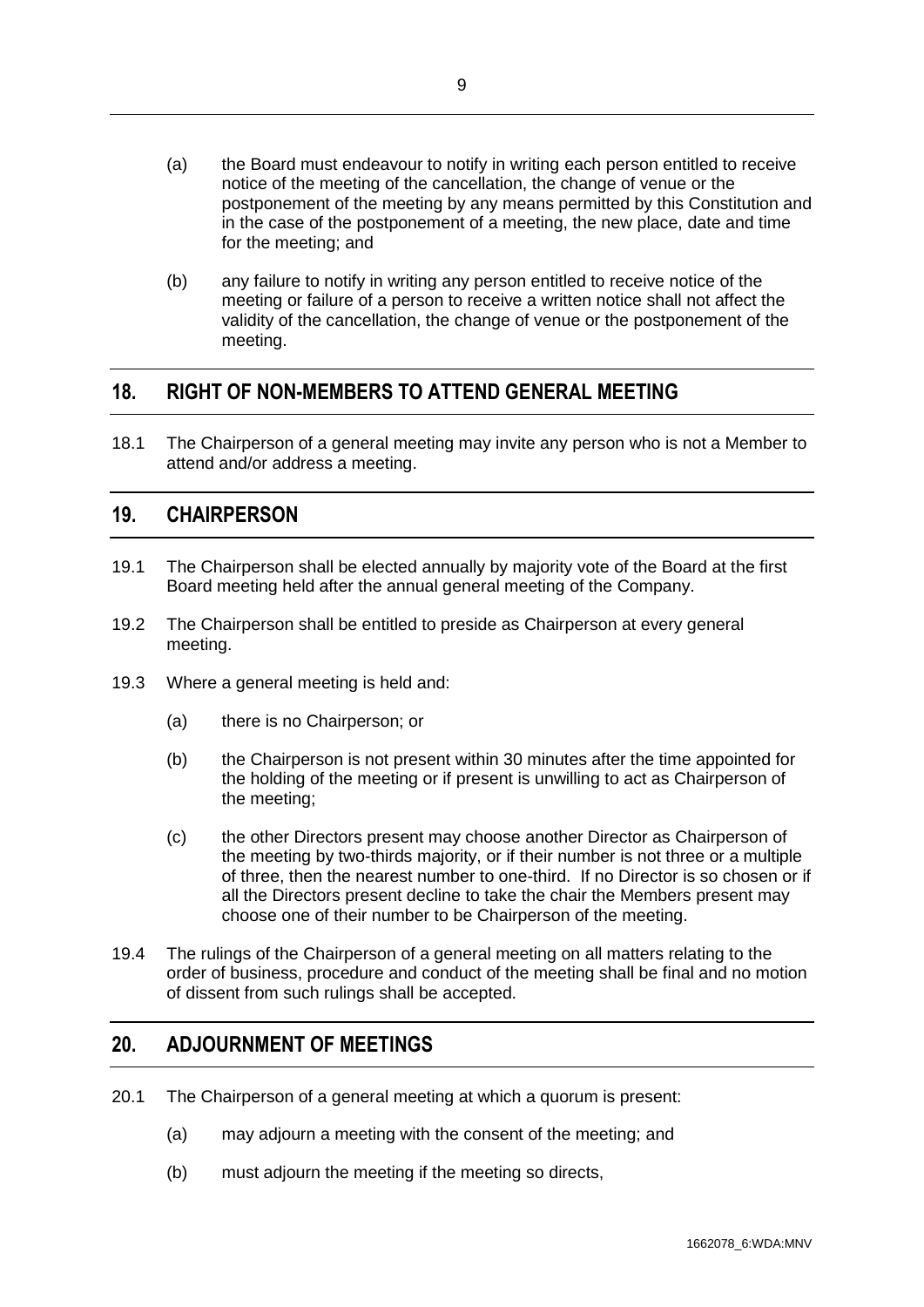- (c) to a time and place as determined by the Chairperson.
- 20.2 No business may be transacted at any adjourned general meeting other than the business left unfinished at the meeting from which the adjournment took place.
- 20.3 A resolution passed at a meeting resumed after an adjournment is passed on the day it was passed.
- 20.4 It is not necessary to give any notice of an adjournment of a general meeting or of the business to be transacted at the adjourned meeting except if the meeting is adjourned for 30 days or more in which case notice of the adjourned meeting must be given as in the case of an original meeting.

## <span id="page-12-0"></span>**21. CIRCULATING RESOLUTION OF THE MEMBER**

- 21.1 The Directors may put a resolution to the Member to pass a resolution without a general meeting being held.
- 21.2 The Directors must notify the auditor as soon as possible that a circular resolution has or will be put to the Member, and set out the wording of the resolution.
- 21.3 Circular Resolutions cannot be used:
	- (a) For a resolution to remove an auditor, appoint a Director or remove a Director,
	- (b) For passing a Special Resolution, or
	- (c) Where the Act or this Constitution requires a meeting to be held.
- 21.4 A circular resolution is passed if the Member signs or agrees to the circular resolution, in the manner set out in **clause [21.5](#page-12-3)**.
- <span id="page-12-3"></span>21.5 The Member may sign a single document setting out the circular resolution and containing a statement that they agree to the resolution or the Company may send a circular resolution by email to the Members and the Member may agree by sending a reply email to that effect, including the text of the resolution in their reply.

## <span id="page-12-1"></span>**22. VOTING RIGHTS**

- 22.1 A Member entitled to vote has one vote.
- 22.2 No person other than a Member shall be entitled to vote at a general meeting.

## <span id="page-12-2"></span>**23. CHALLENGE TO A MEMBER'S RIGHT TO VOTE**

- <span id="page-12-4"></span>23.1 A Member or the Chairperson may only challenge a person's right to vote at a general meeting at that meeting.
- 23.2 If a challenge is made under **clause [23.1](#page-12-4)**, the Chairperson must decide whether or not the person may vote. The Chairperson's decision is final.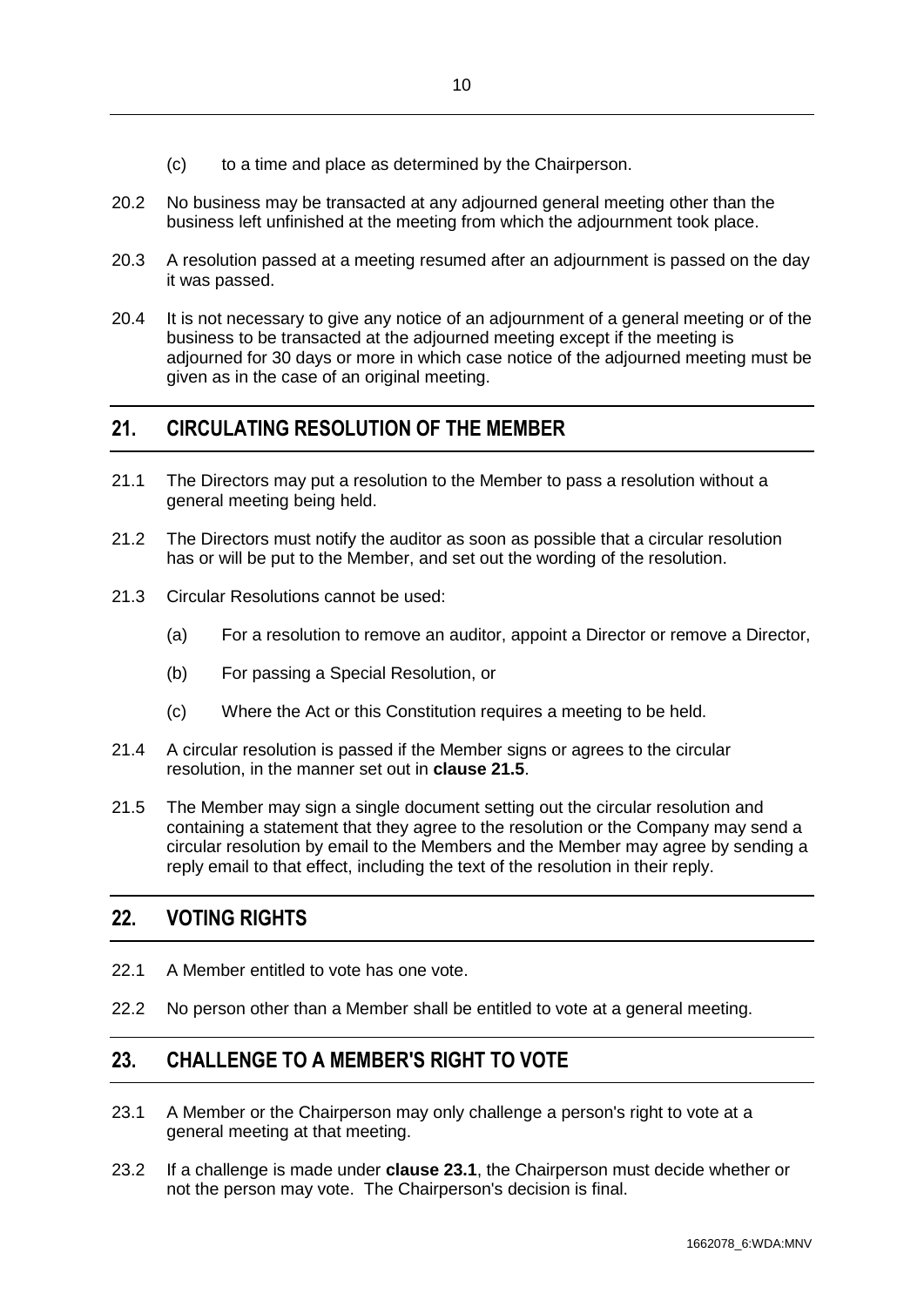## <span id="page-13-0"></span>**24. RIGHT TO APPOINT PROXIES**

24.1 The Member may appoint a person as the Member's proxy to attend and vote for the Member at the meeting and such person need not be a Member.

## <span id="page-13-1"></span>**25. APPOINTING A PROXY**

- 25.1 The instrument appointing a proxy must be in writing signed by the appointor or the appointor's attorney duly authorised in writing or if the appointor is a corporation signed by an authorised Officer or attorney of the corporation.
- <span id="page-13-3"></span>25.2 The instrument of proxy is valid if it contains the information required by the Act which at the date of this Constitution is the following information:
	- (a) the name and address of the Member;
	- (b) the name of the Company;
	- (c) the proxy's name or the name of the office of the proxy; and
	- (d) the meetings at which the instrument of proxy may be used.
- 25.3 An instrument of proxy may be expressed to be a standing appointment. An instrument of proxy for a specified meeting is only valid for that meeting and any postponement or adjournment of that meeting.
- 25.4 An instrument of proxy shall not be treated as invalid merely because it does not specify all of the information required by **clause [25.2](#page-13-3)**
- 25.5 An instrument of proxy may be revoked at any time by notice in writing to the Company.

## <span id="page-13-2"></span>**26. LODGMENT OF PROXIES**

- 26.1 An instrument appointing:
	- (a) a proxy and the power of attorney or other authority (if any) under which it is signed or executed or a certified copy of that power or authority; or
	- (b) an attorney to exercise a Member's voting rights at a general meeting or a certified copy of that power of attorney,
	- (c) must be deposited at the Office or at such other place as is specified for that purpose in the notice convening the general meeting not less than 48 hours (or such shorter period as the Board may allow) before the time appointed for the holding of the meeting or adjourned meeting as the case may be at which the person named in the instrument proposes to vote and in default the instrument of proxy or the power of attorney will not be treated as valid.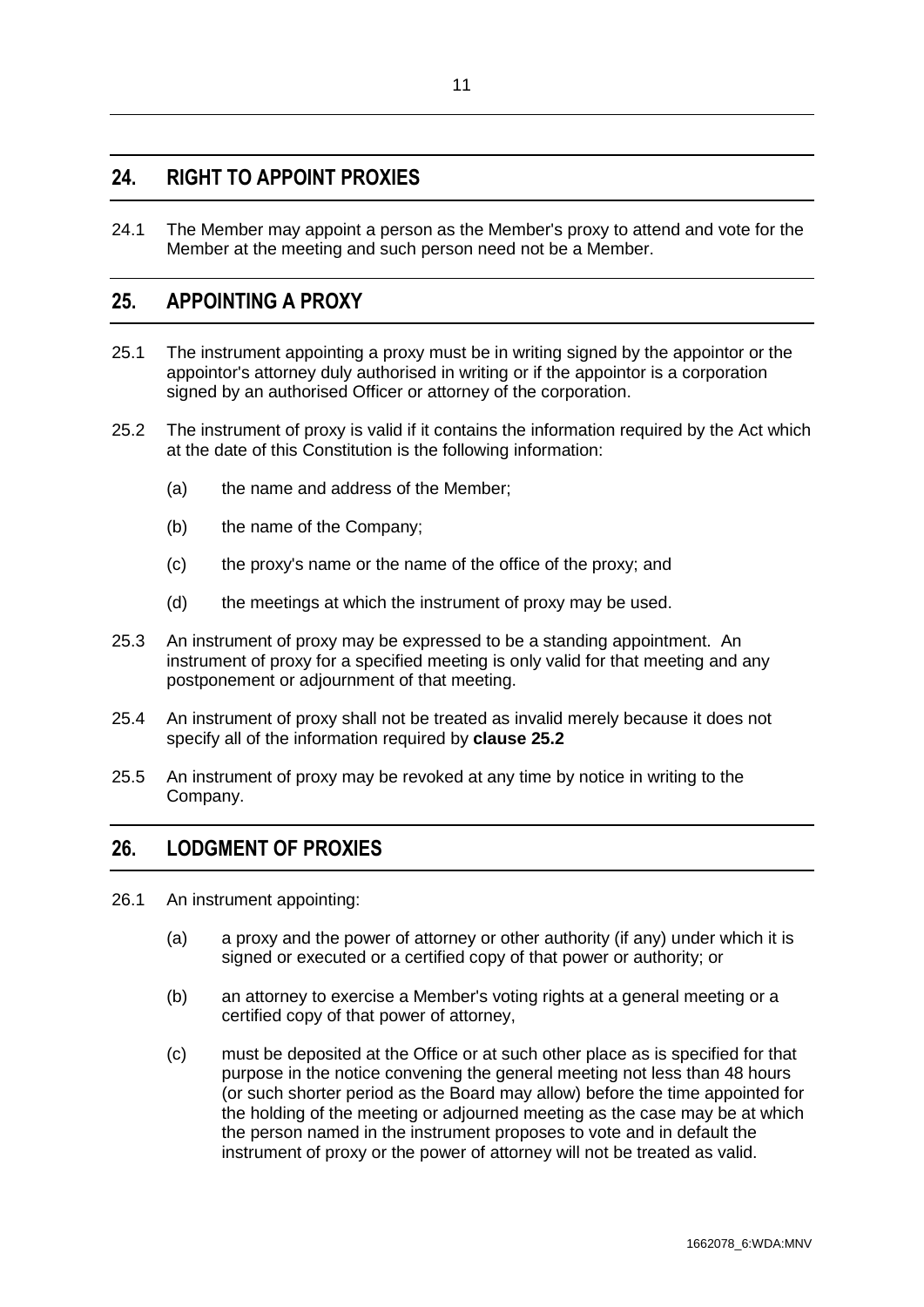- 26.2 For the purposes of this clause it will be sufficient that any document required to be lodged by a Member be received in legible form by facsimile at the place at which the document is required to be delivered by the Member and the document shall be regarded as received at the time the facsimile was received at that place.
- 26.3 For the purposes of this clause it will be sufficient that any document required to be lodged by a Member be received in legible form by email if the notice of meeting so permits at the address and in the form specified in the notice and the proxy shall be regarded as received at the time of the receipt of the email transmission by the Company.

## <span id="page-14-0"></span>**27. VALIDITY OF PROXIES**

- 27.1 A vote exercised pursuant to an instrument of proxy, a power of attorney or other instrument of appointment is valid notwithstanding:
	- (a) the death or unsoundness of mind of the Member;
	- (b) the bankruptcy or liquidation of the Member;
	- (c) the revocation of the instrument of proxy or the power of attorney or any instrument under which the instrument or the power was granted;
	- (d) if the Company has not received at its Office written notice of the death, unsoundness of mind, bankruptcy, liquidation or revocation at least 48 hours (or such shorter period as the Board may allow) prior to the time appointed for the holding of the general meeting or adjourned meeting, as the case may be, at which the instrument of proxy or the power of attorney is exercised.
- 27.2 A proxy who is not entitled to vote on a resolution as a Member may vote as a proxy for another Member who can vote if the appointment specifies the way the proxy is to vote on the resolution and the proxy votes that way.

## <span id="page-14-1"></span>**28. VOTING BY PROXY**

- 28.1 When a vote in writing is held, a proxy:
	- (a) does not need to vote, unless the proxy appointment specifies the way they must vote;
	- (b) if the way they must vote is specified on the proxy form, must vote that way; and
	- (c) if the proxy is also a Member or holds more than one proxy, may cast the votes held in different ways.
- 28.2 A proxy will not be revoked by the appointor attending and taking part in any general meeting but if the appointor votes on a resolution either on a show of hands or on a poll the person acting as proxy for the appointor shall not be entitled to vote in that capacity in respect of the resolution.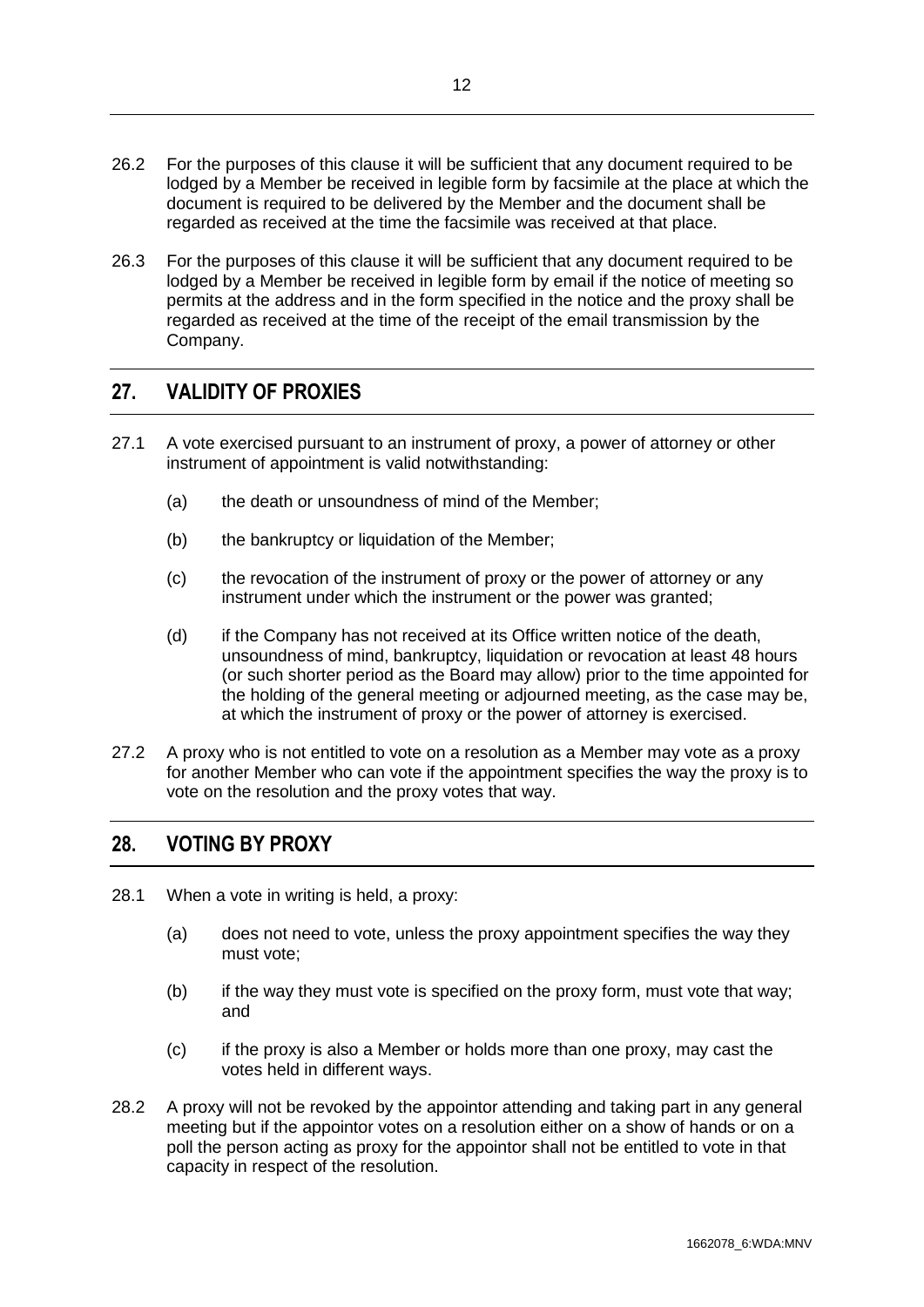#### <span id="page-15-0"></span>**29. NUMBER OF DIRECTORS**

29.1 The Company must have at least 5 and no more than 9 Directors.

## <span id="page-15-1"></span>**30. ELECTION AND APPOINTMENT OF DIRECTORS**

- 30.1 Directors are required to have a sound understanding of the church, the wider community, and the object of the Company as an ecumenical instrument of the churches for international aid and development activities. Directors must be engaged in the life of one or more Member Churches of NCCA in Australia.
- <span id="page-15-2"></span>30.2 The Directors may appoint the NCCA General Secretary as a Director of the Company.
- 30.3 Apart from the initial Directors and Directors appointed under **clauses [30.2](#page-15-2)** and **[30.7](#page-15-3)**, the Member will elect Directors by a resolution.
- 30.4 A person is eligible for election as a Director of the Company if they:
	- (a) are nominated by the Member;
	- (b) give the Company their signed consent to act as a Director of the Company; and
	- (c) are not ineligible to be a Director under the Act or the ACNC Act.
- 30.5 When electing a Director, the Member must consider whether the following desirable skill sets on the Board are filled:
	- (a) International aid and development;
	- (b) Conflict, disaster and refugee issues;
	- (c) Ecumenical / mission experience with justice and development or theological reflection;
	- (d) Advocacy / community engagement in relation to justice and development;
	- (e) Governance and finance; and
	- (f) Fundraising and marketing.
- 30.6 The Directors will represent as equitable a balance of church representation, gender, with consideration of ethnicity and age as appropriate and a majority of Directors need to be Responsible Persons.
- <span id="page-15-3"></span>30.7 If the number of Directors is reduced to fewer than 5, is less than the number required for a quorum, or if a gap is identified in skills or experience amongst existing Directors, continuing Directors may make a recommendation for the appointment of a named person to the Member for appointment as a casual Director.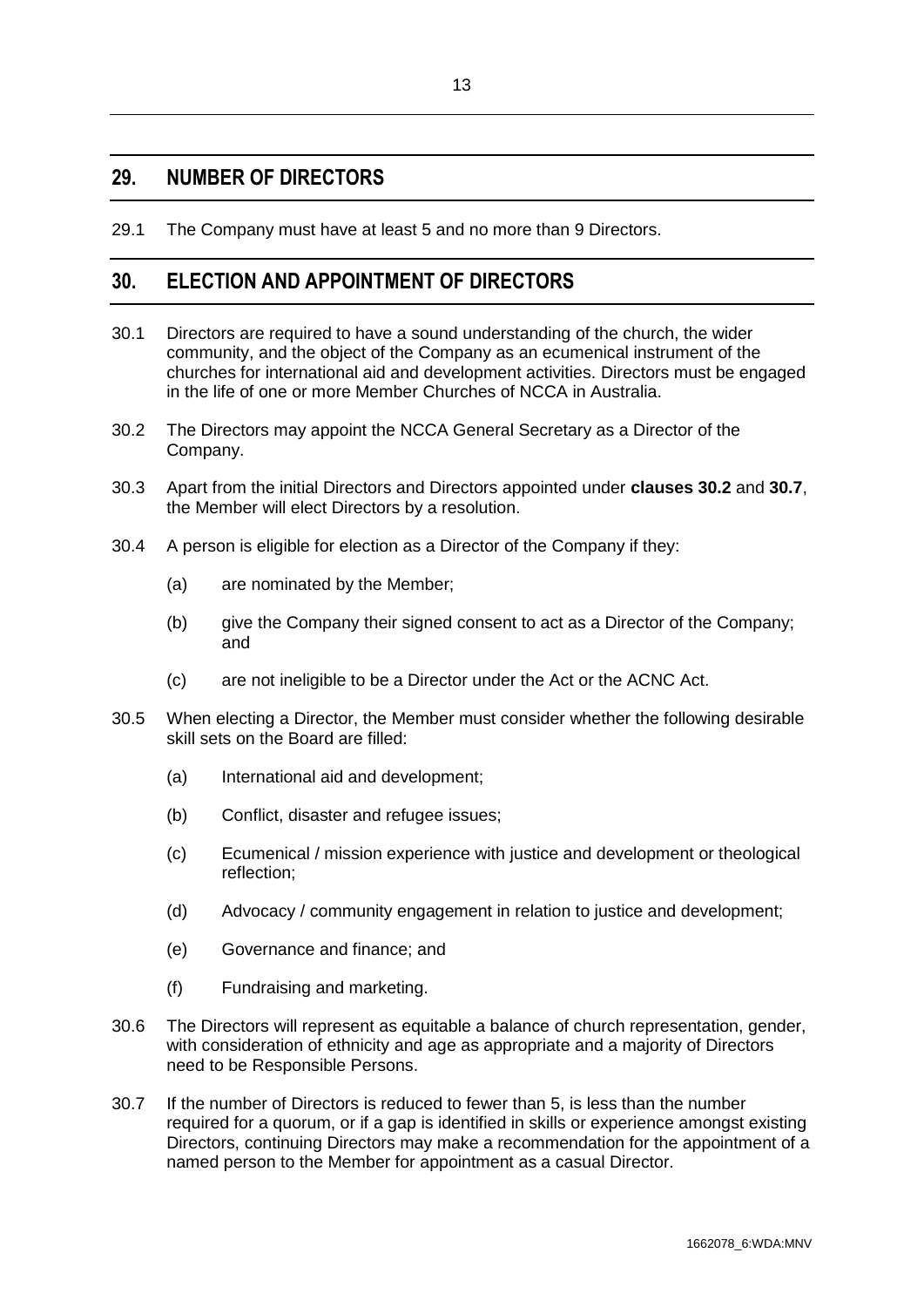- <span id="page-16-0"></span>31.1 At each annual general meeting:
	- (a) any Director appointed to fill a casual vacancy must retire, and
	- (b) at least one-third of the remaining Directors must retire.
- 31.2 The Directors who must retire at each annual general meeting under **clause 31.1** will be the Directors who have been longest in office since last being elected. Where Directors were elected on the same day, the Director(s) to retire will be decided by lot unless they agree otherwise.
- 31.3 A Director's term of office starts at the end of the annual general meeting at which they are elected and ends at the end of the annual general meeting at which they retire.
- 31.4 Each Director must retire at least once every three years.
- 31.5 A Director who retires under **clause [32.1](#page-16-3)** may be nominated for re-election, subject to **clause [31.6](#page-16-4)**.
- <span id="page-16-4"></span>31.6 A Director cannot hold office for a continuous period of more than 9 years.

## <span id="page-16-1"></span>**32. WHEN A DIRECTOR STOPS BEING A DIRECTOR**

- <span id="page-16-3"></span>32.1 A Director stops being a Director if they:
	- (a) give written notice of resignation as a Director to the Office of Company and the vacancy shall take effect at the time expressed in the notice (provided the time is not earlier than the date of delivery of the written notice to the Company);
	- (b) die;
	- (c) are removed as a Director by a resolution of the Member;
	- (d) are absent for 3 consecutive Board meetings without approval from the Directors;
	- (e) become ineligible to be a Director of the Company under the Act or the ACNC Act; or
	- (f) becomes of unsound mind or a person whose personal estate is liable to be dealt with in any way under the law relating to mental health.

## <span id="page-16-2"></span>**33. NEGOTIABLE INSTRUMENTS**

33.1 All cheques, promissory notes, drafts, bills of exchange and other negotiable instruments and all receipts for money paid to the Company must be signed, drawn, accepted, endorsed or otherwise executed as the case may be by at least two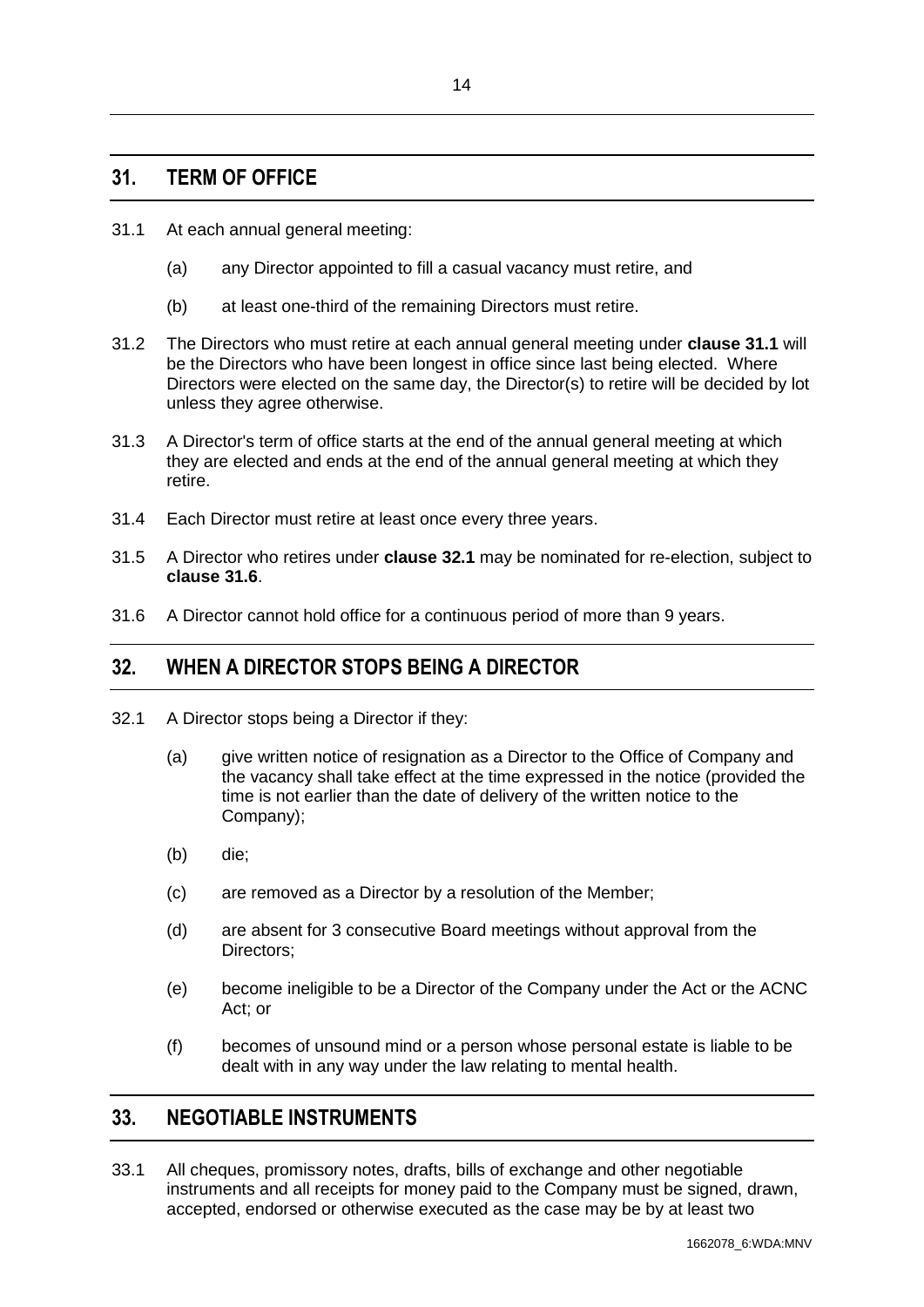Directors if the Company has two or more Directors. The Directors may determine that a negotiable instrument may be signed, accepted, drawn, endorsed or otherwise executed in a different way.

#### <span id="page-17-0"></span>**34. POWER OF DIRECTORS**

- 34.1 Except as provided in **clause [34.2](#page-17-3)**, all day to day control, management and conduct of the Company shall be vested in the Board who shall exercise all such powers of the Company as are not by the Act or by this Constitution required to be exercised in any other manner.
- <span id="page-17-3"></span>34.2 The approval of the Member is required prior to the Directors exercising any of the following powers:
	- (a) the transferring of assets to another organisation other than in the ordinary course of business, or
	- (b) the transfer of assets or operational activities of the Act for Peace NCCA Overseas Aid Fund or any other overseas aid fund operated by the Company.

## <span id="page-17-1"></span>**35. DELEGATION OF DIRECTORS' POWERS**

- 35.1 The Directors may delegate any of their powers and functions to a Committee, a Director, an employee of the Company (such as a chief executive officer) or any other person, as they consider appropriate, on such terms and conditions and with such restrictions as it may think expedient.
- 35.2 Powers conferred under this clause may be exercised concurrently with the powers of the Board in that regard and the Board may from time to time withdraw, revoke or vary all or any of such powers.
- 35.3 The delegation must be recorded in the Company's minute book.

## <span id="page-17-2"></span>**36. PAYMENTS TO DIRECTORS**

- 36.1 The Company must not pay fees to a Director for acting as a Director.
- <span id="page-17-4"></span>36.2 The Company may:
	- (a) pay a Director for any services rendered to the Company in a professional or technical capacity, other than as a Director, if the amount is no more than a reasonable fee for the work done; or
	- (b) reimburse a Director for expenses properly incurred by the Director in connection with the affairs of the Company.
- 36.3 Any payment made under **clause [36.2](#page-17-4)** must be approved by the Directors.
- 36.4 The Company may pay premiums for insurance indemnifying Directors, as allowed for by law (including the Act) and this Constitution.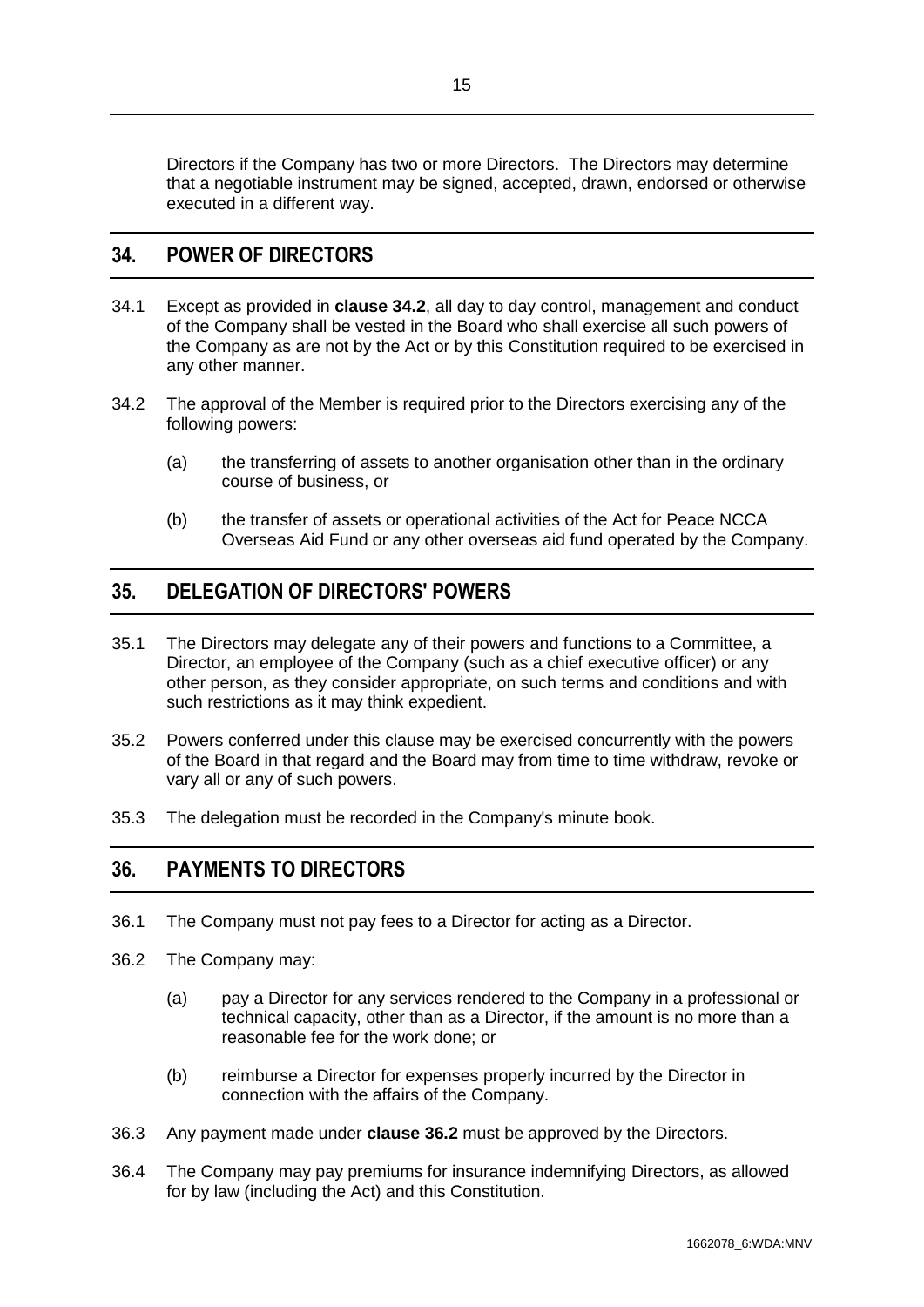## <span id="page-18-0"></span>**37. CONFLICTS OF INTEREST**

- 37.1 A Director must disclose the nature and extent of any actual or perceived material conflict of interest in a matter that is being considered at a Board meeting (or that is proposed in a Circular Resolution):
	- (a) to the other Directors; or
	- (b) if all of the Directors have the same conflict of interest, to the Members at the next general meeting, or at an earlier time if reasonable to do so.
- 37.2 The disclosure of a conflict of interest by a Director must be recorded in the minutes of the meeting.
- 37.3 A general notice given to the Board by a Director that the Director is an Officer, a Member of or otherwise interested in any specified corporation or firm stating the nature and the extent of the Director's interest in the corporation or firm shall, in relation to any matter involving the Company and that corporation or firm after the giving of the notice, be a sufficient disclosure of the Director's interest, provided that the extent of the interest is no greater at the time of first consideration of the relevant matter by the Board than was stated in the notice.
- <span id="page-18-2"></span>37.4 Each Director who has a material personal interest in a matter that is being considered at a Board meeting (or that is proposed in a Circular Resolution) must not, except as provided under **clause [37.5](#page-18-1)**:
	- (a) be present at the meeting while the matter is being discussed; or
	- (b) vote on the matter.
- <span id="page-18-1"></span>37.5 A Director may still be present and vote if:
	- (a) their interest arises because they are a Member of the Company, and the other Directors have the same interest;
	- (b) their interest relates to an insurance contract that insures, or would insure, the Director against liabilities that the Director incurs as a Director of the Company (see **clause [59](#page-26-0)**);
	- (c) their interest relates to a payment by the Company under **clause [59](#page-26-0)** (indemnity), or any contract relating to an indemnity that is allowed under the Act;
	- (d) the Australian Securities and Investments Commission (ASIC) makes an order allowing the Director to vote on the matter; or
	- (e) the Directors who do not have a material personal interest in the matter pass a resolution that:
		- (i) identifies the Director, the nature and extent of the Director's interest in the matter and how it relates to the affairs of the Company; and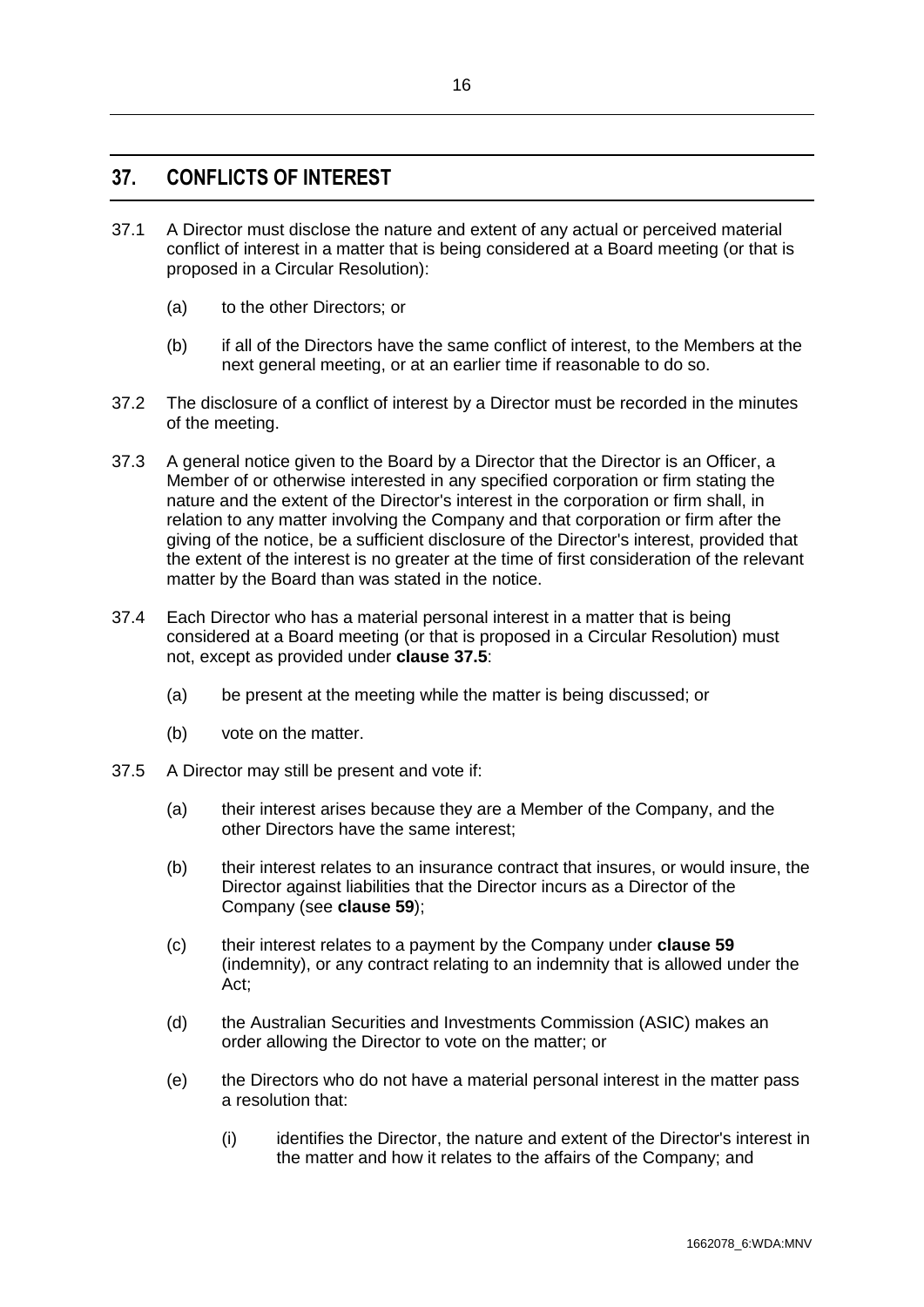(ii) says that those Directors are satisfied that the interest should not stop the Director from voting or being present.

#### <span id="page-19-0"></span>**38. DUTIES OF DIRECTORS**

- 38.1 The Directors must comply with their duties as Directors under legislation and common law (judge-made law), and with the duties described in governance standard 5 of the regulations made under the ACNC Act which are:
	- (a) to exercise their powers and discharge their duties with the degree of care and diligence that a reasonable individual would exercise of they were a Director of the Company;
	- (b) to act in good faith in the best interests of the Company and to further the charitable purpose(s) of the Company set out in **clause [6.1](#page-6-2)**;
	- (c) not to misuse their position as a Director;
	- (d) not to misuse information they gain in their role as a Director;
	- (e) to disclose any perceived or actual material conflicts of interest in the manner set out in **clause [37](#page-18-0)**;
	- (f) to ensure that the financial affairs of the Company are managed responsibly; and
	- (g) not to allow the Company to operate while it is insolvent.

## <span id="page-19-1"></span>**39. BOARD MEETINGS**

- 39.1 The Directors may decide how often, where and when they meet, provided that they shall meet together not less than 3 times each calendar year.
- 39.2 The Act for Peace Limited Executive Officer may attend any Board meeting but is not entitled to vote.

#### <span id="page-19-2"></span>**40. CALLING BOARD MEETINGS**

- 40.1 A Director may at any time and the Company Secretary upon the request of a Director shall convene a Board meeting by giving at least 24 hours' notice of the meeting to all Directors.
- 40.2 Notice of a Board meeting need not be in writing.

#### <span id="page-19-3"></span>**41. USING TECHNOLOGY TO HOLD BOARD MEETINGS**

41.1 The Directors may hold their meetings by using any technology (such as video or teleconferencing) that is agreed to by all of the Directors.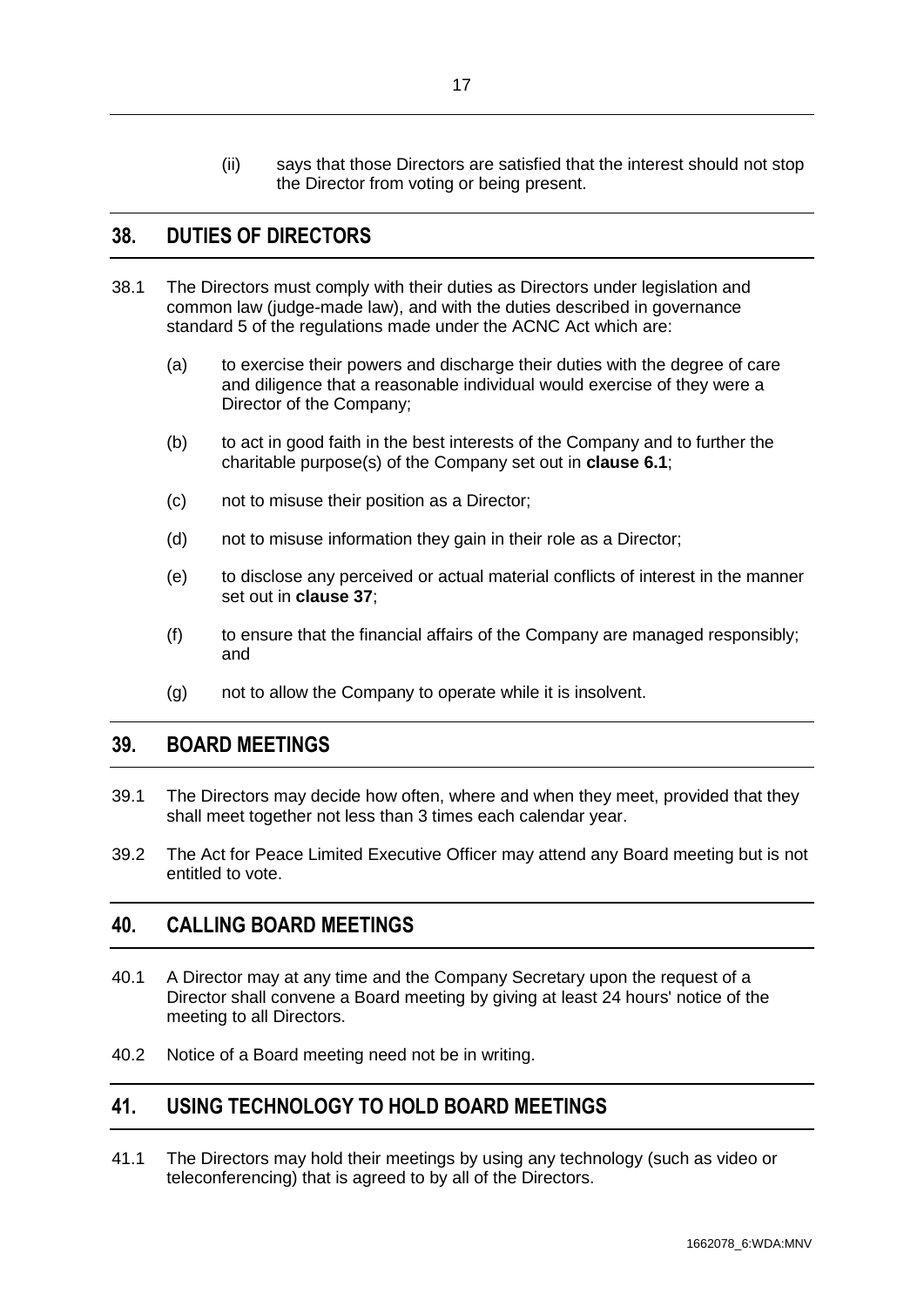- 41.2 The Directors' agreement may be a standing one.
- 41.3 A Director may only withdraw their consent within a reasonable period before the meeting.

## <span id="page-20-0"></span>**42. QUORUM AT BOARD MEETINGS**

- 42.1 Unless the Directors determine otherwise, the quorum for a Board meeting is a majority (more than 50%) of Directors.
- 42.2 No business may be transacted at any Board meeting unless a quorum of Directors is present at all times during the meeting.
- 42.3 Directors who are personally present (or in conference in accordance with **clause 41**) form a quorum. A Director who is disqualified from voting on a matter pursuant to **clause [37.4](#page-18-2)** shall be counted in the quorum despite that disqualification.
- 42.4 All resolutions of the Directors passed at a Board meeting where a quorum is present but where notice of the meeting has not been given as required to each Director, or any act carried out pursuant to such resolution, shall, provided each Director to whom notice was not given subsequently agrees to waive the same, are valid as if notice of the meeting had been duly given to all Directors.

#### <span id="page-20-1"></span>**43. CHAIRPERSON**

- 43.1 The Chairperson shall, if present, preside as Chairperson of every meeting of Directors.
- 43.2 If a meeting of Board is held and the Chairperson is not present within 30 minutes after the time appointed for the holding of the meeting or, if present, does not wish to chair the meeting, then the other Directors present must elect one of their number to be Chairperson of the meeting.

## <span id="page-20-2"></span>**44. VOTING**

- 44.1 A resolution of the Board must be passed by a majority of votes of the Directors present at the meeting who vote on the resolution. A resolution passed by a majority of the votes cast by the Directors will for all purposes be taken to be a determination of the Board.
- 44.2 Each Director shall have one vote.
- 44.3 In case of an equality of votes at a meeting of Directors, the Chairperson has a casting vote in addition to a deliberative vote.

## <span id="page-20-3"></span>**45. RESOLUTIONS BY DIRECTORS**

45.1 The Board may pass a resolution by way of a circular resolution without a Board meeting being held if all the Directors entitled to vote on the resolution sign a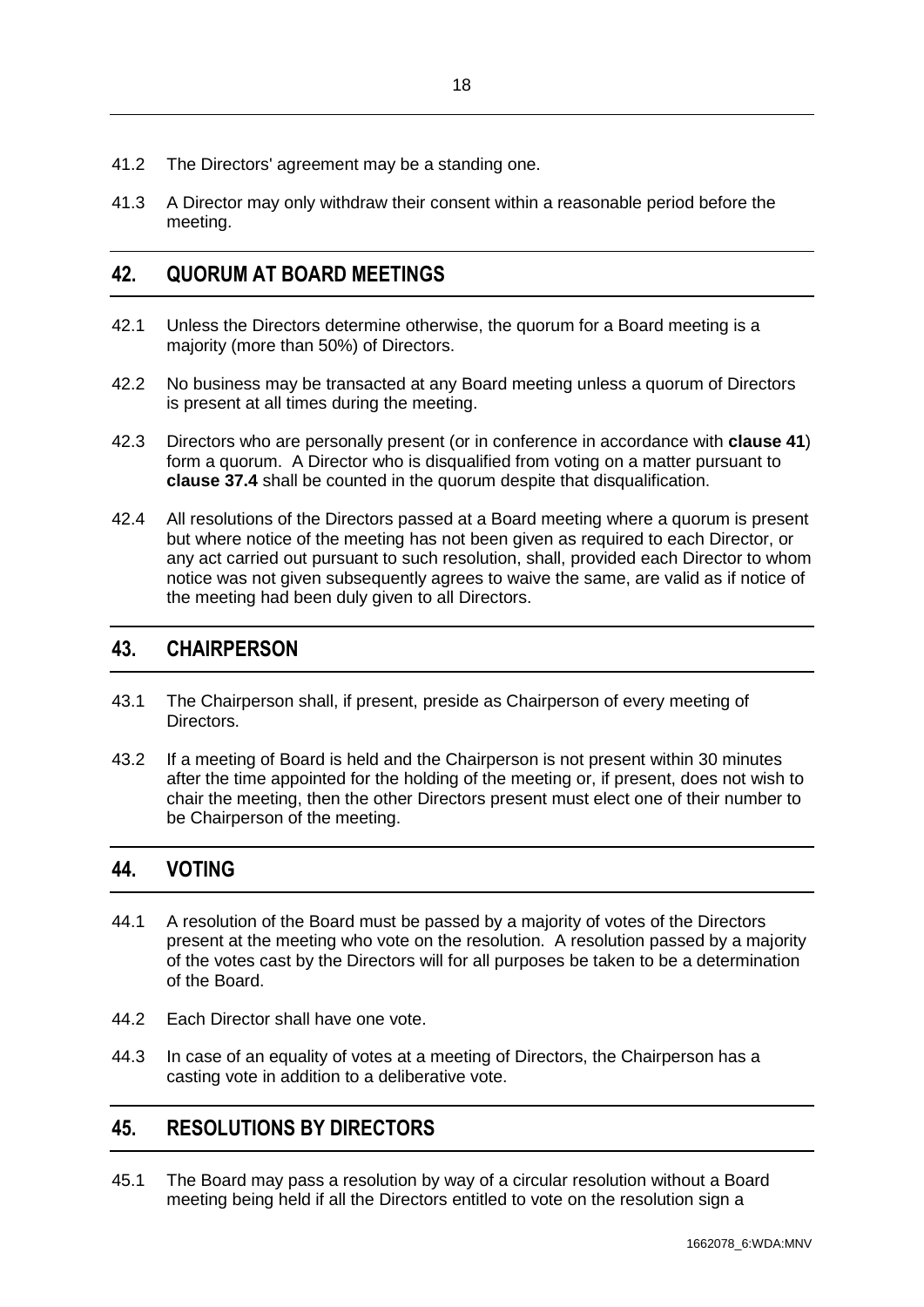document containing a statement that they are in favour of the resolution set out in the document. For this purpose, signatures can be contained in more than one document.

- 45.2 The resolution is passed when the last Director signs.
- 45.3 A transmission, via whatever technological means, which is received by the Company and which purports to have been signed by a Director shall for the purposes of this clause be taken to be in writing and signed by that Director at the time of the receipt of the transmission by the Company in legible form.
- 45.4 The Company may send a circular resolution by email to the Directors and the Directors may agree to the resolution by sending a reply email to that effect, including the text of the resolution in their reply.

#### <span id="page-21-0"></span>**46. COMMITTEE OF DIRECTORS**

- 46.1 The Board may form and delegate any of its powers to a Committee consisting of such Directors and other persons as it thinks fit and may from time to time revoke such delegation.
- 46.2 A Committee must in exercise of the powers delegated to it conform to any directions and restrictions that may be imposed on it by the Board. A power so exercised shall be taken to be exercised by the Board.
- 46.3 The meetings and proceedings of any Committee consisting of more than one person will be governed by the provisions for regulating the meetings and proceedings of the Board contained in this Constitution.
- 46.4 A minute of all the proceedings and decisions of every Committee shall be made, entered and signed in the same manner in all respects as minutes of proceedings of the Board are required by the Act and this Constitution to be made, entered and signed. A copy of these minutes shall be tabled at the next Board meeting.

## <span id="page-21-1"></span>**47. VALIDATION OF ACTS OF DIRECTORS**

- 47.1 All acts done:
	- (a) at any Board meeting ; or
	- (b) by any person acting as a Director,

shall, even if it is discovered afterwards that there was a defect in the appointment or continuance in office of any such Director or person or that they or any of them were disqualified or were not entitled to vote, be as valid as if every such person had been duly appointed or had continued in office and was duly qualified to be a Director and had been entitled to vote.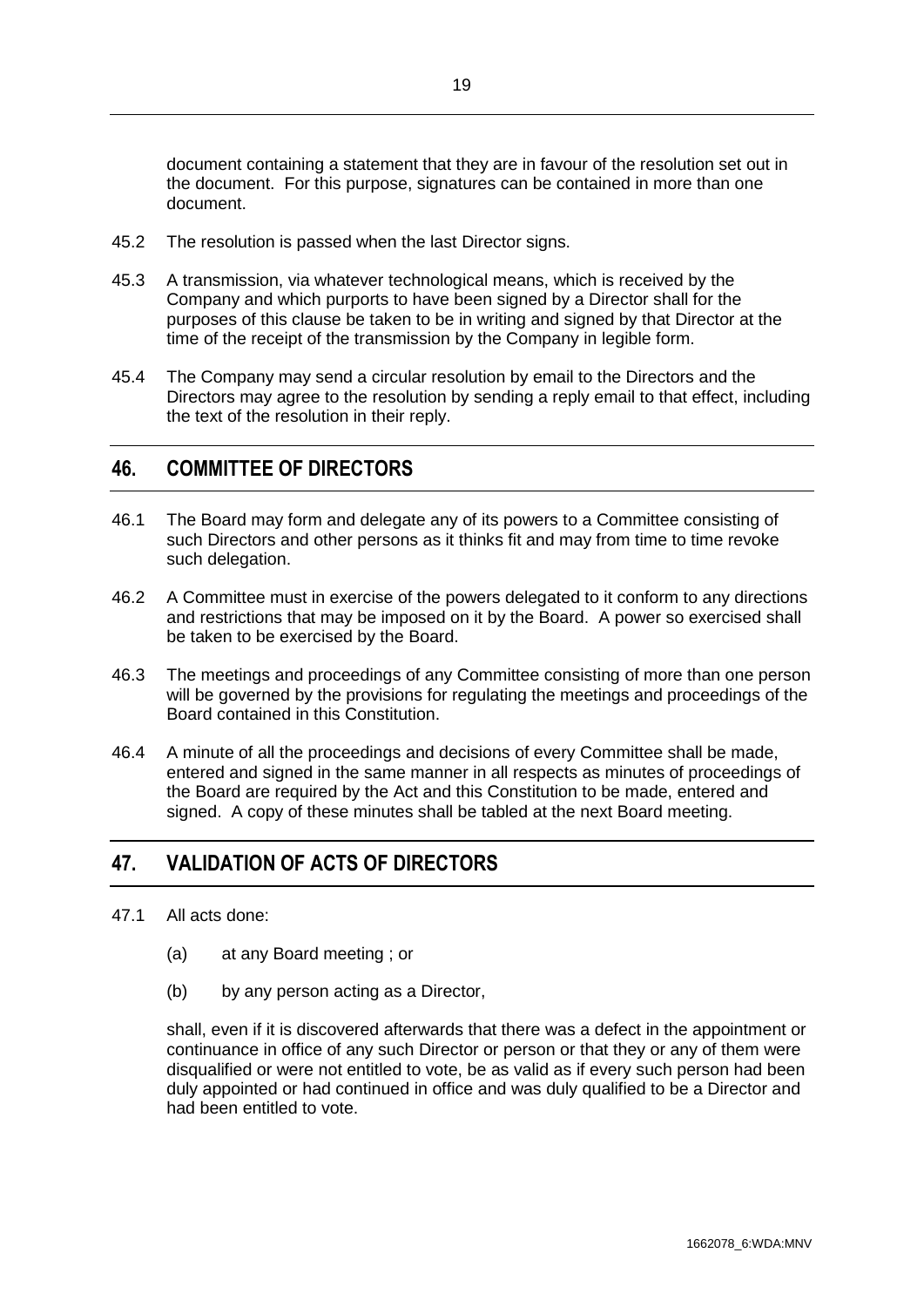#### <span id="page-22-0"></span>**48. MINUTES AND RECORDS**

- <span id="page-22-2"></span>48.1 The Company must make and keep the following records:
	- (a) minutes of proceedings and resolutions of general meetings;
	- (b) circular resolutions of the Member;
	- (c) a copy of a notice of each general meeting.
- <span id="page-22-3"></span>48.2 The Company must make and keep the following records:
	- (a) minutes of proceedings and resolutions of Board meetings (including meetings of any Committees); and
	- (b) circular resolutions of Directors.
- 48.3 To allow the Member to inspect the Company's records:
	- (a) the Company must give the Member reasonable access to the records set out in **clause [48.1](#page-22-2)**; and
	- (b) the Directors may authorise the Member to inspect other records of the Company, including records referred to in **clause [48.2](#page-22-3)** and **clause [52.1](#page-23-3)**.
- 48.4 The Directors must ensure that minutes of a general meeting or a Board meeting are signed within a reasonable time after the meeting by:
	- (a) the Chairperson of the meeting; or
	- (b) the Chairperson of the next meeting.
- 48.5 The Directors must ensure that minutes of the passing of a circular resolution (of Members or Directors) are signed by the Chairperson within a reasonable time after the resolution is passed.

## <span id="page-22-1"></span>**49. APPOINTMENT AND ROLE OF COMPANY SECRETARY**

- 49.1 The Company must have a Company Secretary, who may also be a Director.
- 49.2 A Company Secretary must be appointed by the Directors (after giving the Company their signed consent to act as Company Secretary of the Company) and may be removed from that role by the Directors.
- 49.3 The Directors must decide the terms and conditions under which the Company Secretary is appointed, including any remuneration.
- 49.4 The role of the Company Secretary includes:
	- (a) maintaining a Register of the Company's Members; and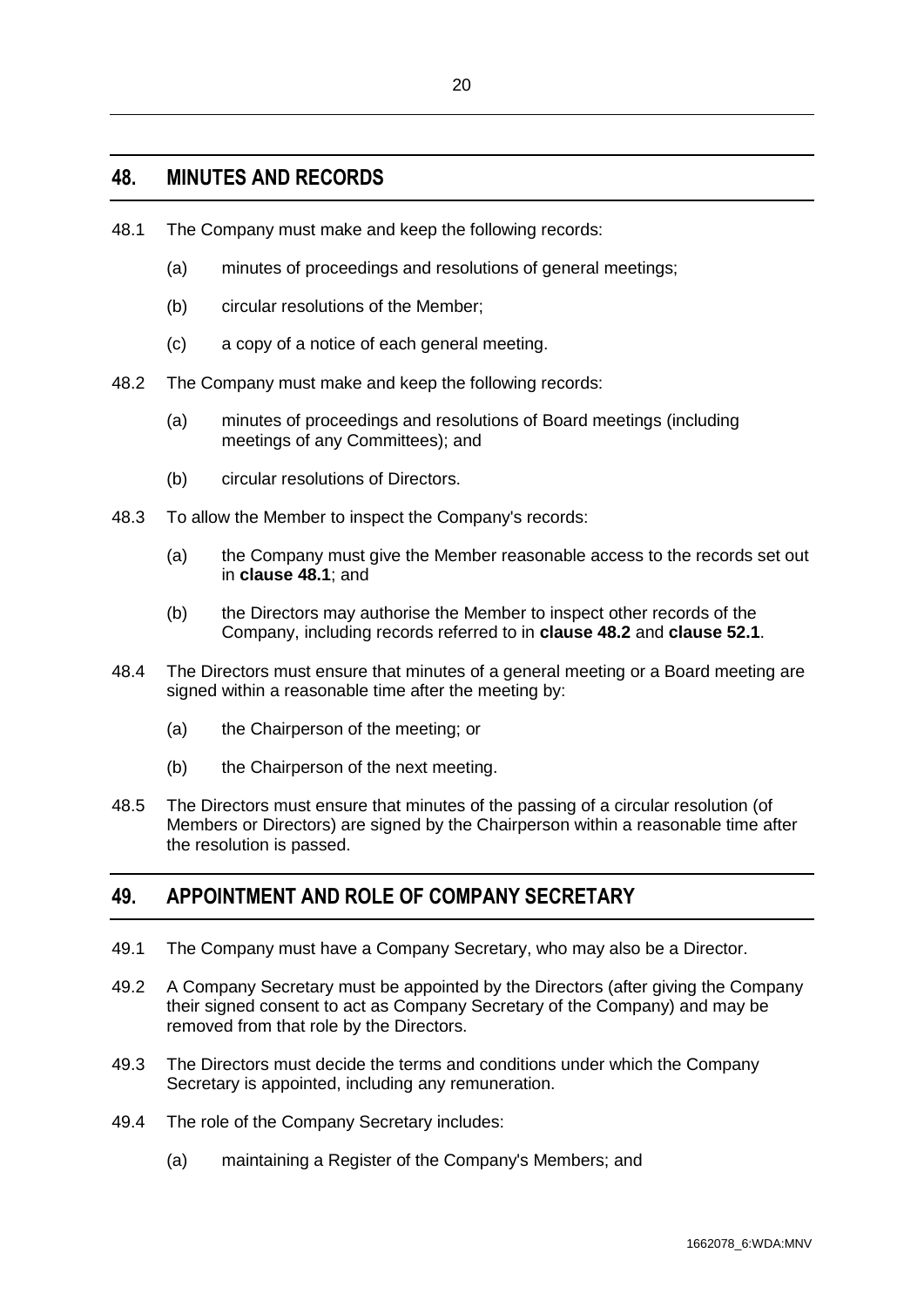(b) maintaining the minutes and other records of general meetings (including notices of meetings), Board meetings and circular resolutions.

#### <span id="page-23-0"></span>**50. APPOINTMENT AND ROLE OF TREASURER**

- 50.1 The Company must have a Treasurer, who may also be a Director.
- 50.2 A Treasurer must be appointed by the Directors (after giving the Company their signed consent to act as Treasurer of the Company) and may be removed from that role by the Directors.
- 50.3 The Directors must decide the terms and conditions under which the Treasurer is appointed, including any remuneration.
- 50.4 The role of the Treasurer includes:
	- (a) preparing and presenting annual financial statements for the Company to the annual general meeting;
	- (b) ensuring that all money due to the Company is collected and received and that all payments authorised by the Company are made, and
	- (c) ensuring that correct books and accounts are kept showing the financial affairs of the Company, including full details of all receipts and expenditure connected with the activities of the Company.

## <span id="page-23-1"></span>**51. EXECUTION OF DOCUMENTS**

- 51.1 Without limiting the manner in which the Company may execute any contract, including as permitted under section 126 of the Act, the Company may execute a document without using a common seal if the document is signed by:
	- (a) two Directors of the Company, or
	- (b) a Director and the Company Secretary.
- 51.2 Nothing in this Constitution requires the Company to execute any agreement, deed or other document under common seal for the same to be effectively executed by the Company.

## <span id="page-23-2"></span>**52. FINANCIAL AND RELATED RECORDS**

- <span id="page-23-3"></span>52.1 The Company must make and keep written financial records that:
	- (a) correctly record and explain its transactions and financial position and performance; and
	- (b) enable true and fair financial statements to be prepared and to be audited.
- 52.2 The Company must also keep written records that correctly record its operations.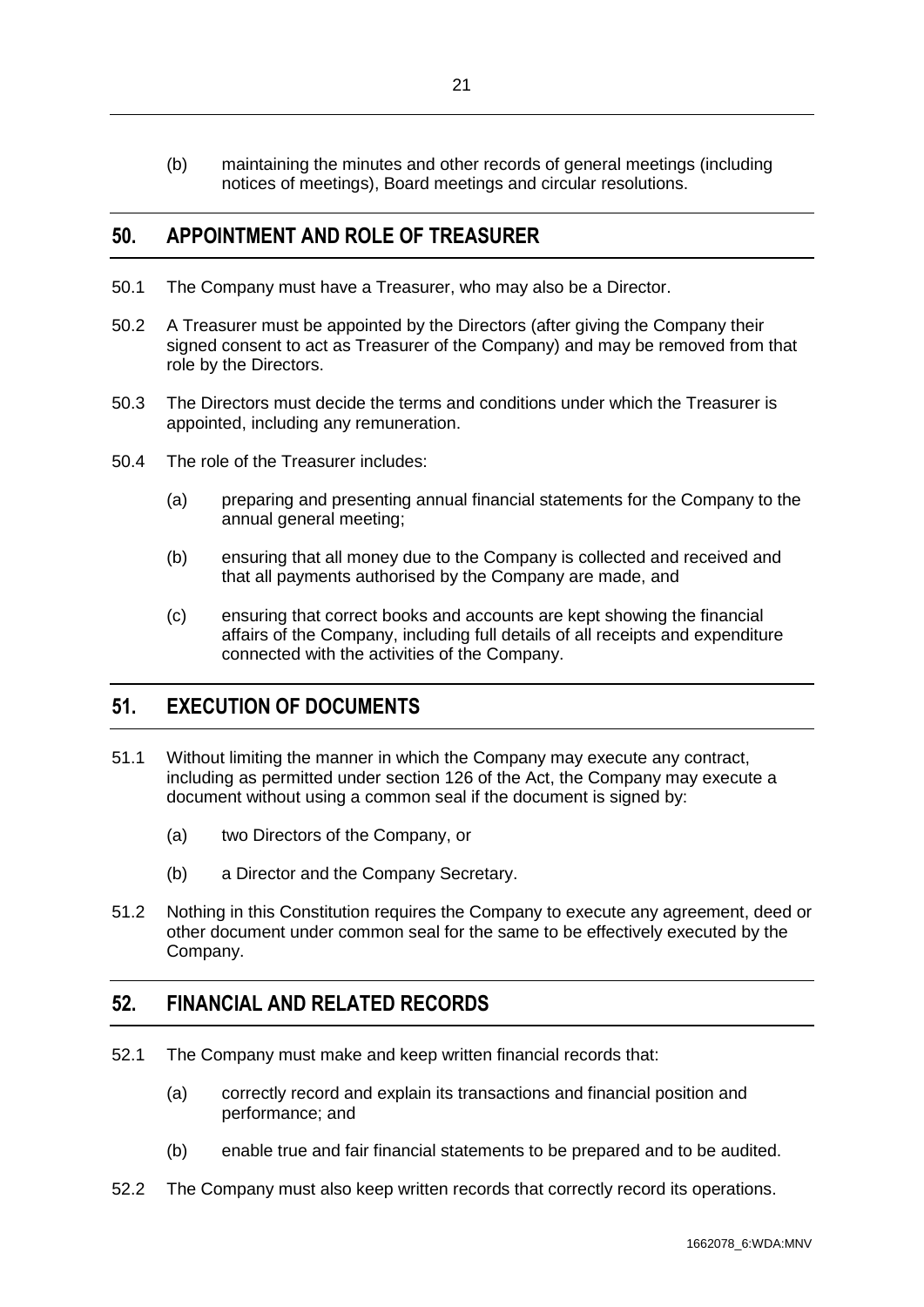- 52.3 The Company must retain its records for at least 7 years.
- 52.4 The Directors must take reasonable steps to ensure that the Company's records are kept safe.

## <span id="page-24-0"></span>**53. DIRECTORS' ACCESS TO DOCUMENTS**

- 53.1 A Director has a right of access to the financial records of the Company at all reasonable times.
- 53.2 If the Directors agree, the Company must give a Director or former Director access to:
	- (a) certain documents, including documents provided for or available to the Directors; and
	- (b) any other documents referred to in those documents.

#### <span id="page-24-1"></span>**54. BY-LAWS**

- 54.1 The Directors may pass a resolution to make by-laws to give effect to this Constitution. By-laws may not be inconsistent with this Constitution and, in the event of any inconsistency, the provisions of the Constitution will prevail.
- 54.2 Members and Directors must comply with by-laws as if they were part of this Constitution.

## <span id="page-24-2"></span>**55. WHEN NOTICE IS TAKEN TO BE GIVEN**

- 55.1 Written notice under this Constitution may be:
	- (a) delivered in person, or left at a the recipient's address, and is taken to be given on the day it is delivered;
	- (b) sent by post, and is taken to be given on the third day after it is posted with the correct payment of postage costs;
	- (c) sent by email, fax or other electronic method as agreed to by the recipient, and is taken to be given on the Business Day after it is sent.

#### <span id="page-24-3"></span>**56. WINDING UP**

- <span id="page-24-4"></span>56.1 If any surplus remains following the winding up of the Company, the surplus will not be paid to or distributed amongst Members, but will be given or transferred to a corporation or institution which:
	- (a) has charitable objects which are similar to the objects of the Company as set out in **clause [6.1](#page-6-2)**;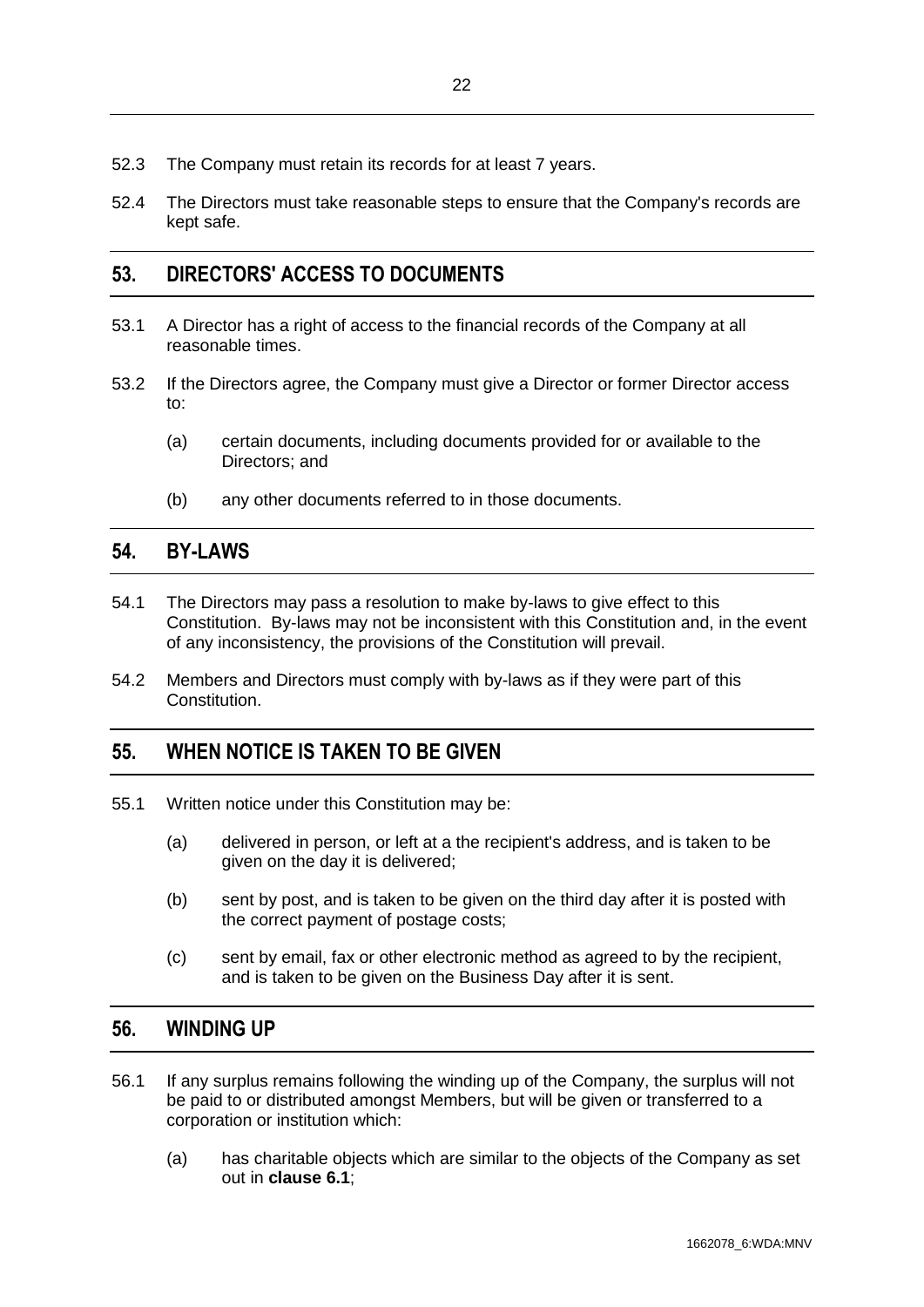- (b) has a governing document which requires its income and property to be applied in promoting its objects;
- (c) is registered as a public benevolent institution (PBI) and endorsed by the Australian Taxation Office to be income tax exempt and to have deductible gift recipient (DGR) status; and
- <span id="page-25-2"></span>(d) has a governing document which prohibits it from paying or distributing its income and property amongst its Members to an extent at least as great as imposed on the Company by **clause [7.2](#page-6-4)**.
- 56.2 The identity of the corporation or institution is to be determined by the Member in writing at or before the time of dissolution and failing such determination being made, by application to the Supreme Court for determination.
- 56.3 In the event that the Company ever has its endorsement as a DGR revoked, the Company must transfer all remaining money received in respect of such gifts and contributions to a corporation or institution as determined by the Member in writing which meets the requirements set out at **clause [56.1\(a\)](#page-24-4)** to **[56.1\(d\)](#page-25-2)**.

## <span id="page-25-0"></span>**57. INDEMNITY**

- 57.1 To the extent permitted by law every Officer (and former Officer) of the Company shall be indemnified out of the funds of the Company against all costs, expenses and liabilities incurred as such an Officer or employee (or former Officer or employee). However, no such Officer (or former Officer) shall be indemnified out of the funds of the Company under this clause unless:
	- (a) it is in respect of a liability to another person (other than the Company or a related body corporate to the Company) where the liability to the other person does not arise out of conduct involving a lack of good faith; or
	- (b) it is in respect of a liability for costs and expenses incurred:
		- (i) in defending proceedings, whether civil or criminal, in which judgment is given in favour of the Officer (or former Officer) or in which the Officer (or former Officer) is acquitted; or
		- (ii) in connection with an application, in relation to such proceedings, in which the court grants relief to the Officer (or former Officer) under the Act.

## <span id="page-25-1"></span>**58. PAYMENT OF INDEMNITY POLICY PREMIUM**

- 58.1 To the extent permitted by law the Company may at the discretion of the Board enter into and pay a premium in respect of a policy of insurance insuring an Officer (or former Officer) of the Company against any liability incurred by such person in that capacity (whether in respect of acts or omissions prior to or after the date of the issue of the policy or both) except for:
	- (a) a liability arising out of conduct involving a wilful breach of duty in relation to the Company; or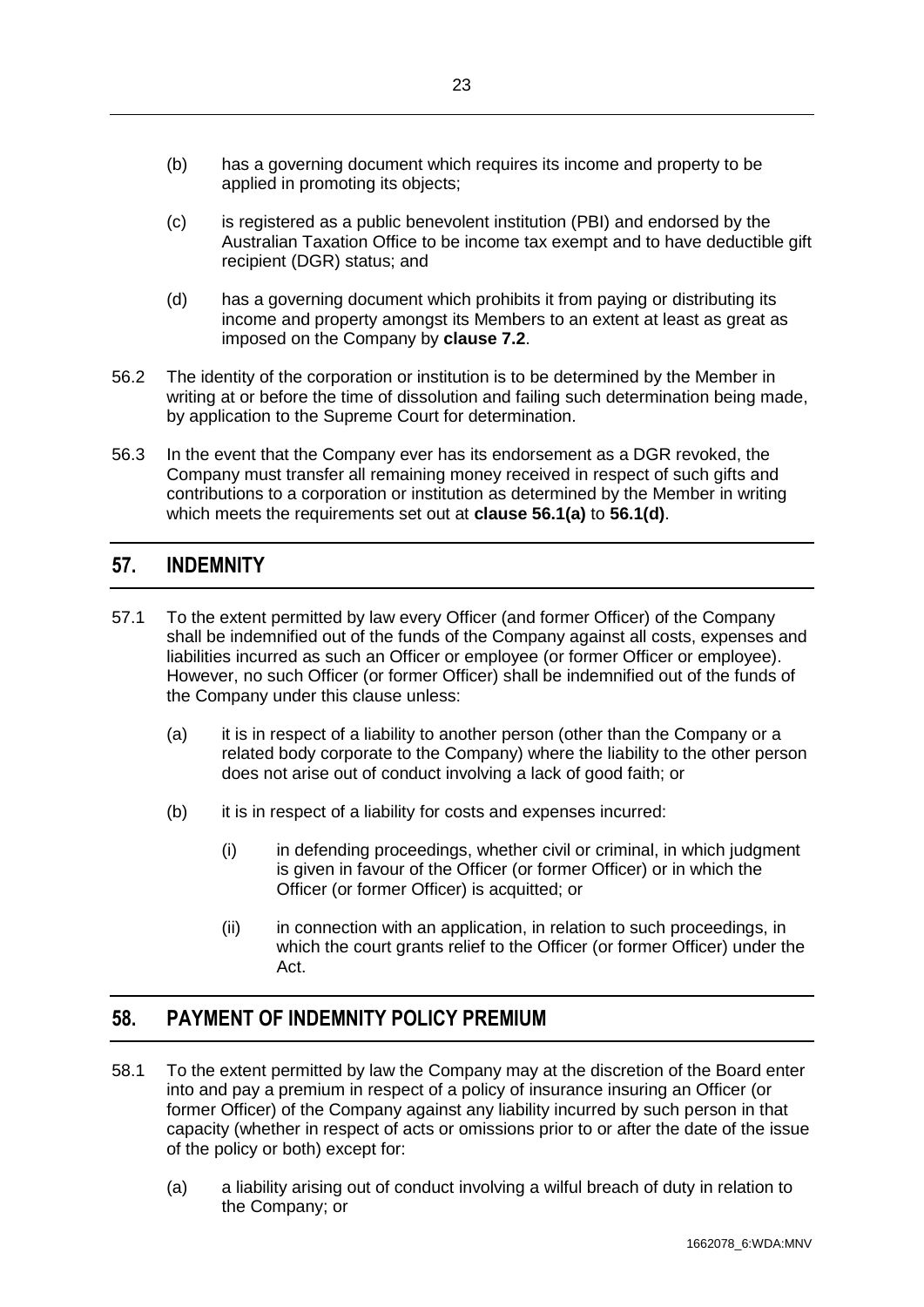- (b) a contravention of sections 182 or 183 of the Act.
- 58.2 The Board shall have the discretion to approve the terms and conditions of any such policy of insurance.
- 58.3 Where an Officer (or former Officer) has the benefit of an indemnity pursuant to an insurance policy in respect of his actions or omissions then the Company shall not be required to indemnify the Officer under **clause [59](#page-26-0)** except to the extent that the indemnity affected by the insurance policy does not fully cover the persons liability.

## <span id="page-26-0"></span>**59. INDEMNITY TO CONTINUE**

59.1 The indemnity granted by the Company contained in this **clause [57](#page-25-0)** and **[58](#page-25-1)** shall continue in full force and effect notwithstanding the deletion or modification of that clause, in respect of acts and omissions occurring prior to the date of the deletion or modification.

#### <span id="page-26-1"></span>**60. OVERSEAS AID FUNDS**

- 60.1 The Company may establish and operate any number of overseas aid funds. The Company will operate an overseas aid fund known as the "Act for Peace NCCA Overseas Aid Fund" (**Overseas Aid Fund**).
- 60.2 The exclusive purpose for the establishment of the Overseas Aid Fund is to provide aid to the people of countries declared by the Minister for Foreign Affairs to be a developing country by:
	- (a) reducing poverty through growing community food, health and education programs;
	- (b) protecting refugees and displaced people by helping communities to manage safe refugee camps;
	- (c) preventing conflicts through facilitating community-driven peace, reconciliation and disarmament processes; and
	- (d) empowering communities by helping them to lead this work and all aspects of their own development.
- 60.3 The purpose of the overseas aid fund is to solicit and receive gifts towards the carrying out of the objects of the Overseas Aid Fund.
- 60.4 The moneys of the Overseas Aid Fund must be applied in furtherance of the objects of the Company (as stated in **clause [6.1](#page-6-2)**) insofar as those objects provide relief to the peoples of countries declared by the Minister for Foreign Affairs to be a developing country.
- 60.5 An account will be established to receive all gifts accepted by the Overseas Aid Fund and gifts in it are to be kept separate from other funds of the Company. This account must only include any money or property which is a gift to the Overseas Aid Fund or which is received because of such gifts including, without limitation, interest received on any monies in the account.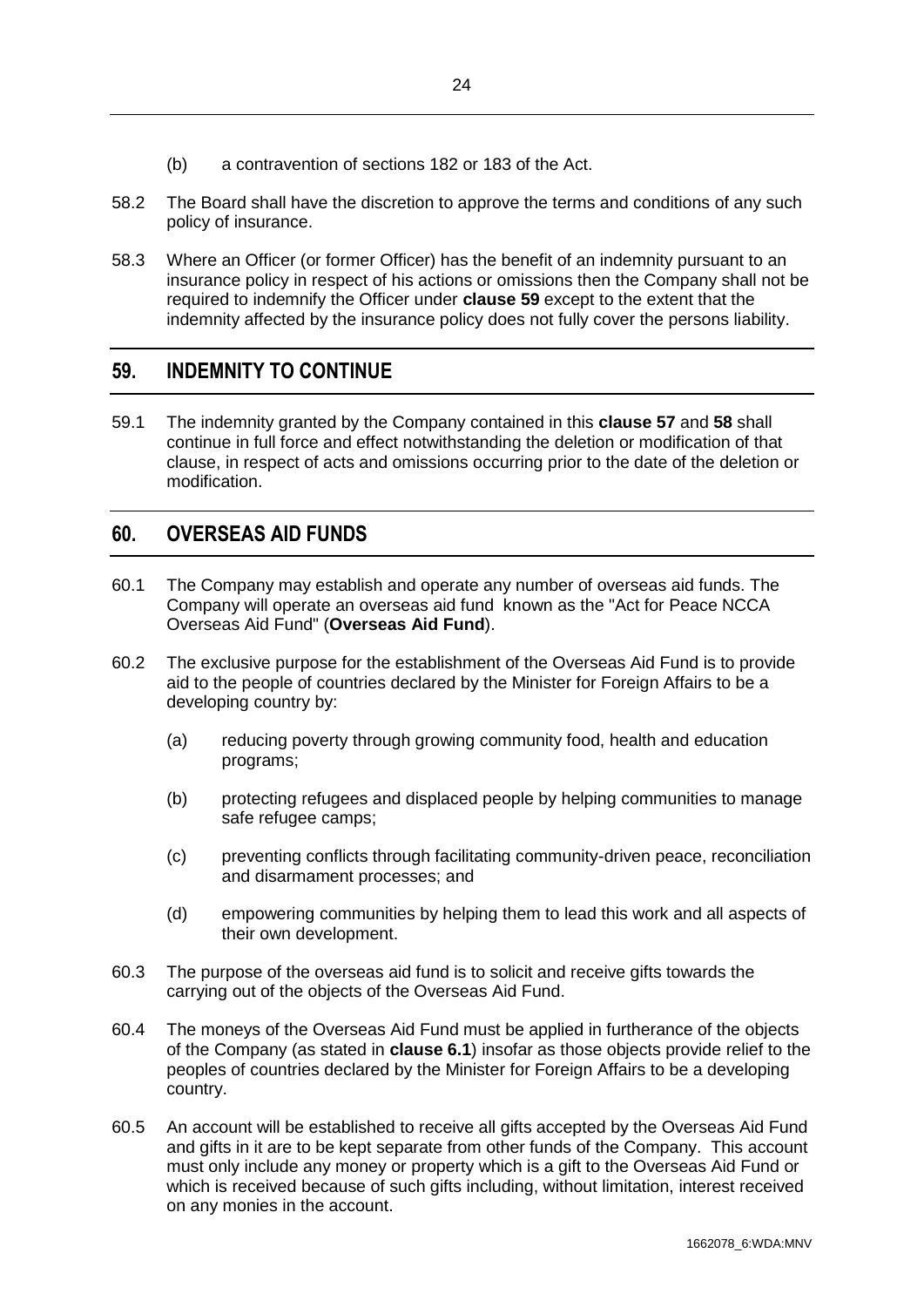- 60.6 All receipts issued for gifts to the Overseas Aid Fund must include:
	- (a) the name of the Overseas Aid Fund;
	- (b) the Australian Business Number of the Company;
	- (c) the fact that the receipt is for a gift;
	- (d) the amount of the gift.
- 60.7 The public will be invited to make gifts to the Overseas Aid Fund for the purposes of carrying out the objects of the Overseas Aid Fund.
- 60.8 The Overseas Aid Fund shall be managed by the Directors who will manage the fund in their capacity as an Overseas Aid Fund Management Committee. A majority of the Directors shall be Responsible Persons.
- 60.9 The Chairperson shall chair all meetings of the Overseas Aid Fund Management Committee.
- 60.10 The Overseas Aid Fund Management Committee may establish any number of subcommittees (Working Committees) as it thinks fit to assist with carrying out the objects of the Overseas Aid Fund. Any Working Committee must be chaired by a member of the Overseas Aid Fund Management Committee and a majority of individuals on any Working Committee must be Responsible Persons. The minutes of all meetings of any Working Committee shall be tabled at the next Overseas Aid Fund Management Committee meeting.
- 60.11 The assets and income of the Overseas Aid Fund shall be applied solely in the furtherance of the objects of the Overseas Aid Fund and no portion shall be distributed directly or indirectly to any individual except as bona fide compensation for services rendered or expenses incurred on behalf of the Overseas Aid Fund. The Overseas Aid Fund operates on a not-for-profit basis.
- 60.12 In the event of the Overseas Aid Fund being wound up or it ceasing to be endorsed as a DGR, any surplus assets remaining after the payment of liabilities of the Overseas Aid Fund shall be transferred to another approved, not-for-profit organisation that is endorsed as an overseas aid fund with similar purposes to which income tax deductible gifts can be made. The identity of the recipient organisation shall be determined by the Member at or before the time of winding up or revocation of DGR status.
- 60.13 The Board must notify the Australian Taxation Office of any alterations made to this **clause [60](#page-26-1)** of the Constitution.
- 60.14 The Company may establish and operate additional overseas aid funds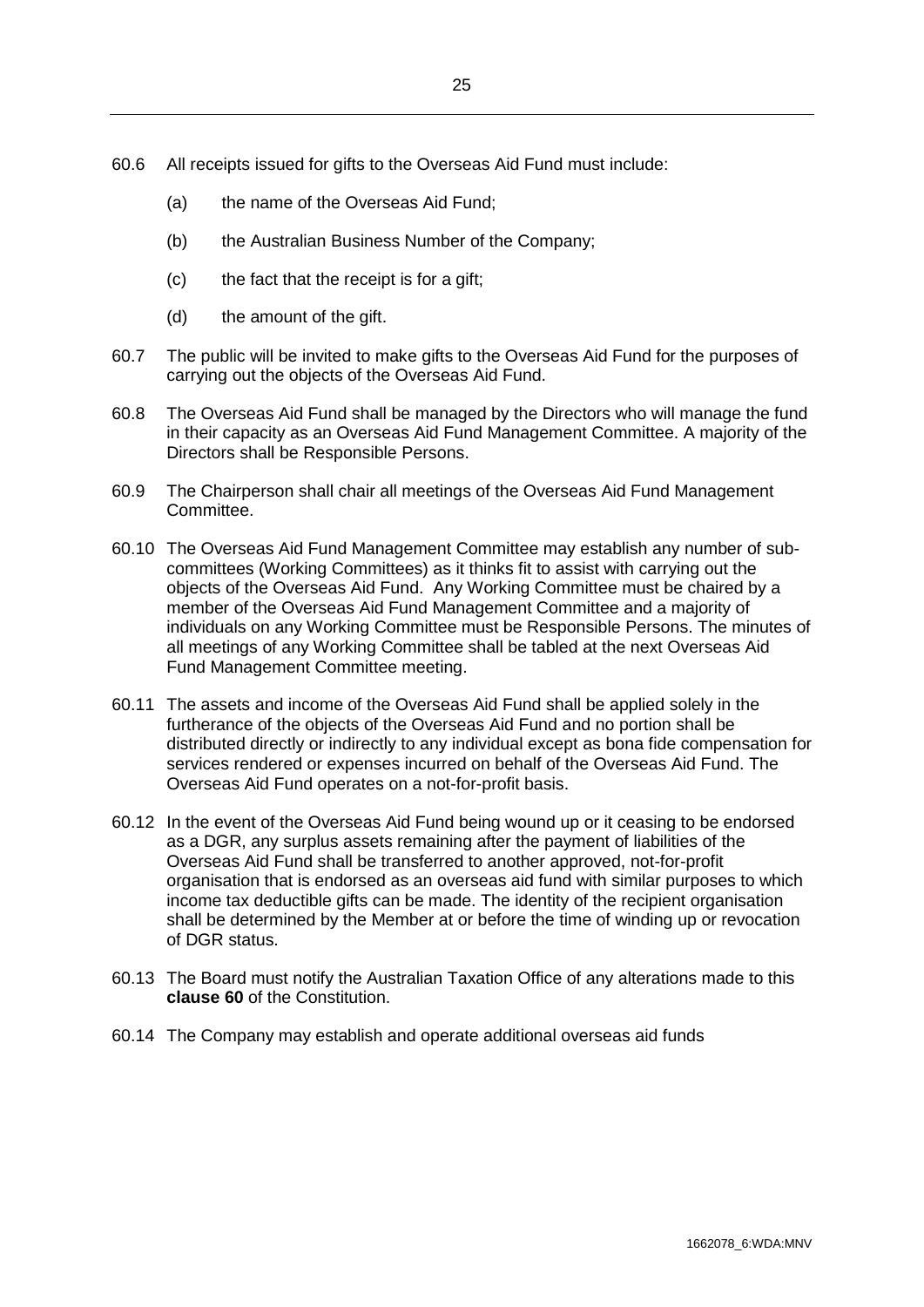## <span id="page-28-0"></span>**SCHEDULE 1**

## **Founding Member**

<span id="page-28-1"></span>National Council of Churches in Australia Ltd (ABN 47 000 391 104)

#### **ANNEX 1**

\_\_\_\_\_\_\_\_\_\_\_\_\_\_\_\_\_\_\_\_\_\_\_\_\_\_\_\_\_\_\_\_\_\_\_\_\_\_\_\_\_\_\_\_\_\_\_\_\_\_\_\_\_\_\_\_\_\_\_\_\_\_\_\_\_\_\_\_\_\_\_\_\_

#### **Schedule of Revisions**

| <b>Changes Approved by</b><br>the Member | <b>Rationale for Change</b>                                                                                                                                                          | <b>Section</b> | <b>Change Approved</b>                                                                                                                                                                                                                                                                                                                                                                                                                                                         |
|------------------------------------------|--------------------------------------------------------------------------------------------------------------------------------------------------------------------------------------|----------------|--------------------------------------------------------------------------------------------------------------------------------------------------------------------------------------------------------------------------------------------------------------------------------------------------------------------------------------------------------------------------------------------------------------------------------------------------------------------------------|
| November 2020                            | The ACNC Act has come into<br>force requiring the agreed<br>change.                                                                                                                  | 5.2            | (h) while the Company is a<br>registered charity under the<br><b>ACNC Act:</b><br>subject to clause 5.2(h)(ii), the<br>provisions of the Act in Part 2G.2<br>and Part 2G.3 apply as if<br>section 111L(1) of the Act was not<br>enacted; and<br>if one of those provisions includes<br>a reference to ASIC, including a<br>reference to lodge any document<br>with, or seek consent or approval<br>from ASIC, that particular<br>requirement does not apply to the<br>Company. |
|                                          | Text was expanded to be more<br>explicit about where a circular<br>resolution can't be used by the<br>Member.                                                                        | 21.3           | New text:<br>Circular Resolutions cannot be<br>used:<br>(a) For a resolution to remove<br>an auditor, appoint a<br>Director of remove a<br>Director,<br>(b) For passing a Special<br>Resolution, or<br>(c) Where the Act or this<br>Constitution requires a<br>meeting to be held.                                                                                                                                                                                             |
|                                          | The Board requested an<br>amendment to confirm ethnic<br>diversity as a strength, and<br>considering diversity in the<br>Australian public and the<br>overseas communities we serve. | 30.6           | Section be modified as follows "The<br>Directors will represent as<br>equitable a balance of church<br>representation, gender, with<br>consideration of ethnicity and age<br>as appropriate possible and a<br>majority of Directors need to be                                                                                                                                                                                                                                 |